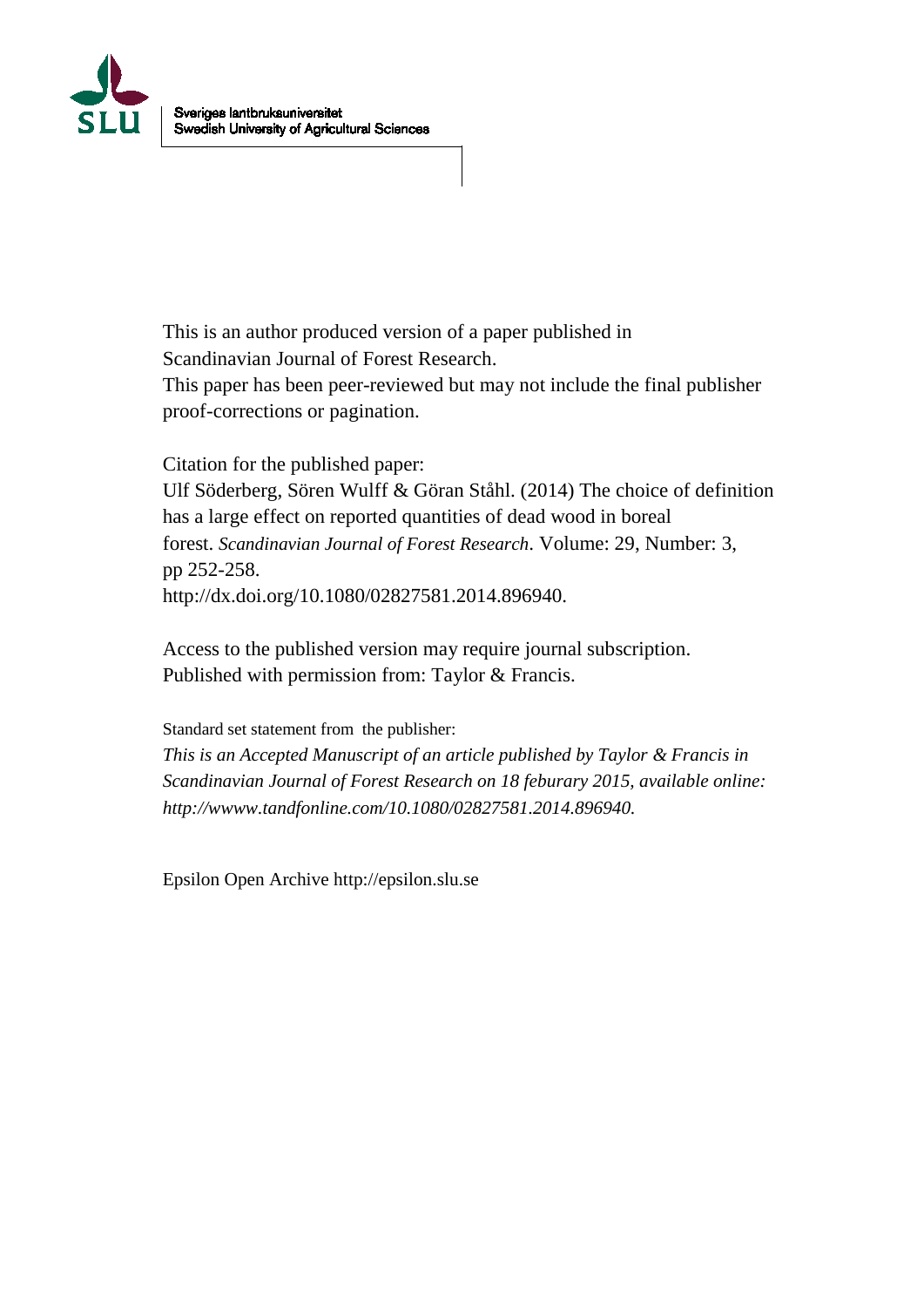# **The choice of definition has a large effect on reported quantities of dead wood in boreal forest**

Ulf Söderberg, Sören Wulff & Göran Ståhl

Department of Forest Resource Management,

Swedish University of Agricultural Sciences

Umeå, Sweden

Ulf Söderberg, corresponding author

Department of Forest Resource Management,

Swedish University of Agricultural Sciences

90183 Umeå, Sweden

[Ulf.Soderberg@slu.se](mailto:Ulf.Soderberg@slu.se) +46 (0)90 786 8275

Sören Wulff

Department of Forest Resource Management,

Swedish University of Agricultural Sciences

901 83 Umeå, Sweden

[Soren.Wulff@slu.se](mailto:Soren.Wulff@slu.se)

Göran Ståhl

Department of Forest Resource Management,

Swedish University of Agricultural Sciences

901 83 Umeå, Sweden

[Goran.Stahl@slu.se](mailto:Goran.Stahl@slu.se)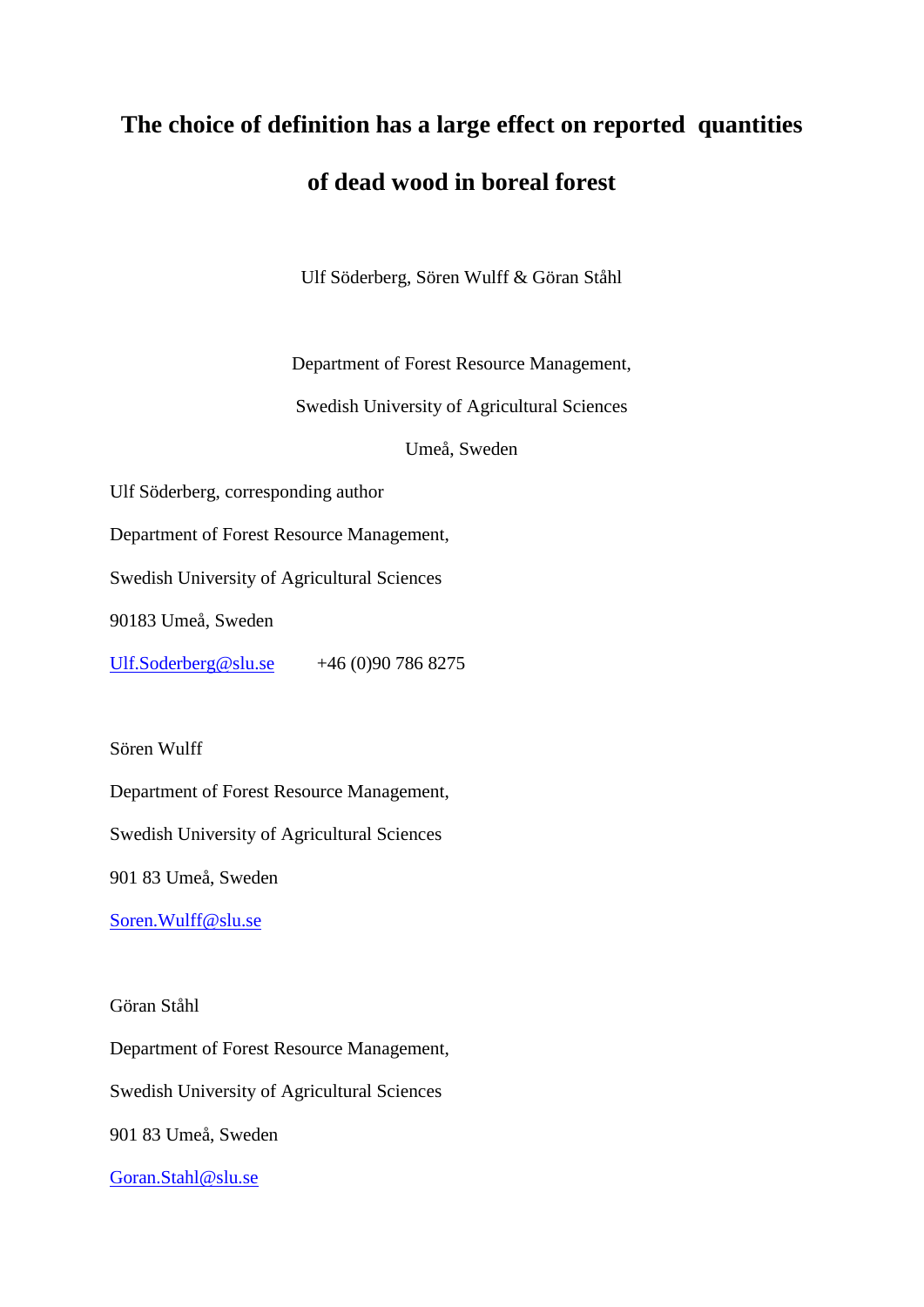## **Abstract**

A survey was conducted to assess the impact of the choice of definition on reported quantities of dead wood in Swedish forests, which to more than 90% are located in the boreal zone. The data collection was made on a subsample of the permanent plots of the Swedish national forest inventory. The objects included were standing dead trees and snags down to 5 cm diameter at breast height, dead lying stems and branches down to a threshold diameter of 1 cm, and stumps down to a threshold diameter of 5 cm at normal stump height. Standing trees, snags, and stumps were inventoried on 10 m radius circular plots while the downed objects were inventoried using both circular plots and line intersect sampling; thin objects (diameter 1-5 cm) were assessed only through line intersect sampling. The results showed that the estimated volume of dead wood was as high as  $25 \text{ m}^3 \text{ ha}^{-1}$  when all components were included. With the standard Swedish definition, the corresponding estimate was only 10.9  $m<sup>3</sup>$ ha<sup>-1</sup>, or 43 % of the total value. Since definitions of dead wood vary greatly between countries we conclude that great caution must be exercised when figures are compared in connection with international reporting. For example, adding stumps to the Swedish definition would increase the amounts of dead wood from 10.9  $m^3$  ha<sup>-1</sup> to 15.7  $m^3$  ha<sup>-1</sup>, i.e. with 44 %.

Keywords: coarse woody debris, forest inventory, harmonization, international reporting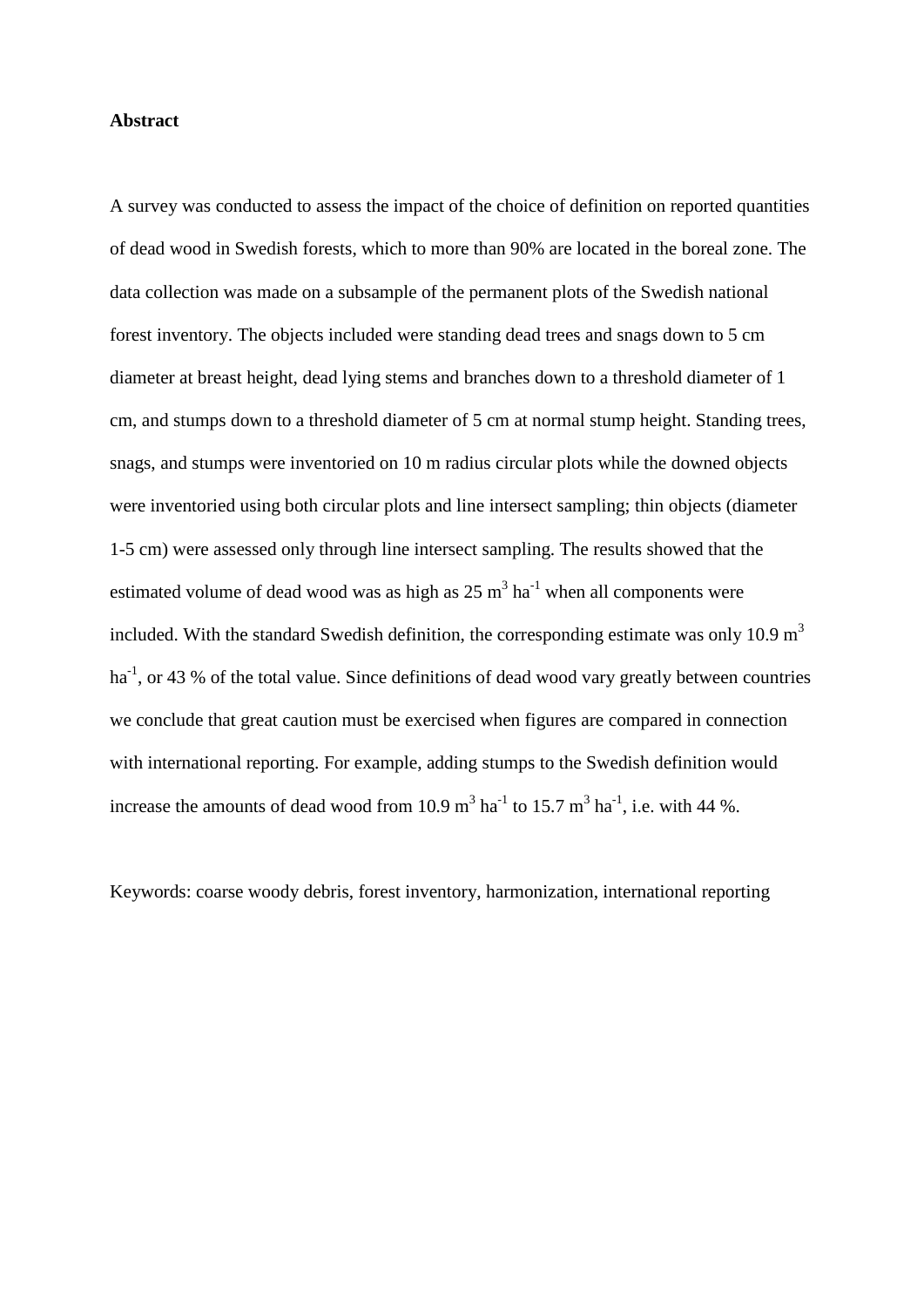## **Introduction**

Dead wood has received much attention over the last couple of decades, mainly as this substrate has been identified as very important for the habitat quality of forest ecosystems (e.g. Samuelsson et al. 1994, Sippola and Renvall 1999, Christensen et al. 2005). Traditional forest management has led to decreases of this resource and thus dead wood, also known as coarse woody debris (CWD), has been adopted as an indicator in many systems aimed at ensuring sustainable forest management. Examples include the Ministerial Conference on the protection of forests in Europe (MCPFE 2003), nowadays known as Forest Europe, the Montreal Process (Montreal Process 2005), and the system of indicators adopted by the European Environment Agency for halting the loss of biodiversity in Europe (EEA 2007). Dead wood also plays a prominent role in the systems for greenhouse gas reporting and accounting under the Climate Convention and its Kyoto Protocol (Penman et al. 2003), where dead wood is one of five different carbon pools that need to be monitored for the reporting of greenhouse gas emissions from the land use, land-use change, and forestry sector.

However, while dead wood is pointed out as important in many different contexts there is still considerable lack of agreement regarding definitions. A majority of data about dead wood stems from national forest inventories (e.g. Cienciala et al. 2008, Woodall et al. 2009) but the definitions in these inventories are far from standardized (Rondeux et al. 2012). In many cases all pieces of dead wood larger than 10 cm in diameter and longer than 1 m are included (Ståhl and Dolloff 2012, Rondeux et al. 2012). These pieces may be either standing or lying; the former category is known as snags and the latter category as down or downed logs. However, by the normal definition short pieces of coarse dead wood, such as stumps, are excluded and this is the case also for all pieces finer than 10 cm, known as fine woody debris (FWD). Just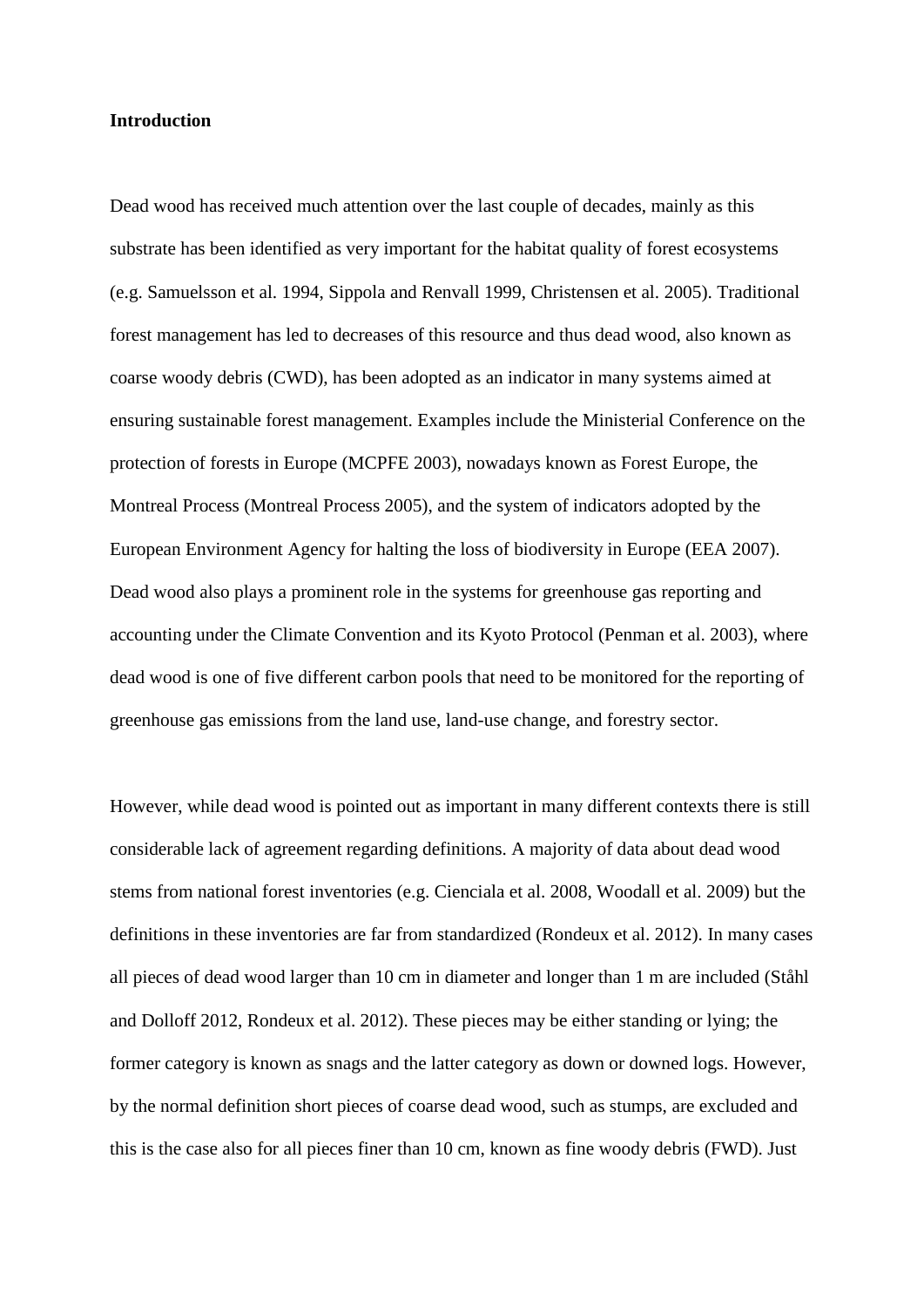like CWD, FWD has been identified as important for a large number of species depending on dead wood (e.g. Kruys and Jonsson 1999, Nordén et al 2004). Regarding decomposition the variability of definitions and methods are even bigger and sometimes decomposition is not assessed. The dominating method for assessment of decay class is visual inspection, while only a few countries use measurements (Winter et al. 2008). Some countries do not assess dead wood at all and some focus only on standing dead wood (Rondeux & Sanchez 2010).

Regarding greenhouse gas reporting, the amounts of dead wood that are not included in the deadwood pool should instead be included in the litter pool, and thus different definitions in theory should not lead to different estimates of total greenhouse gas emissions. However, in reality different methods or emission factors are adopted for different pools (e.g. Dunger et al. 2012) and thus differences in definitions are likely to affect the final estimates of total emissions. Furthermore, Herrmann and Bauhus (2013) suggest that it is too simple to model carbon emissions with constant decay rates and instead the decay stage of dead wood should be taken into account.

Only few studies exist, where dead wood quantities are reported for all categories of dead wood, including CWD, FWD and short pieces of coarse material, such as stumps. Nordén et al. (2004) surveyed 25 sites in southern Sweden, all with high conservation value, and found that on average the volume of FWD was almost as high as the volume of CWD. Transects were laid out within the sites and the threshold to separate between CWD and FWD was 10 cm. Woodall and Liknes (2008) compared CWD and FWD volumes for different climatic regions in the USA, and found that in many regions the amounts of the two categories were similar. Data were obtained from the line intersect sampling of the FIA, i.e. the national forest inventory of the USA; the threshold between CWD and FWD in this case was 7.6 cm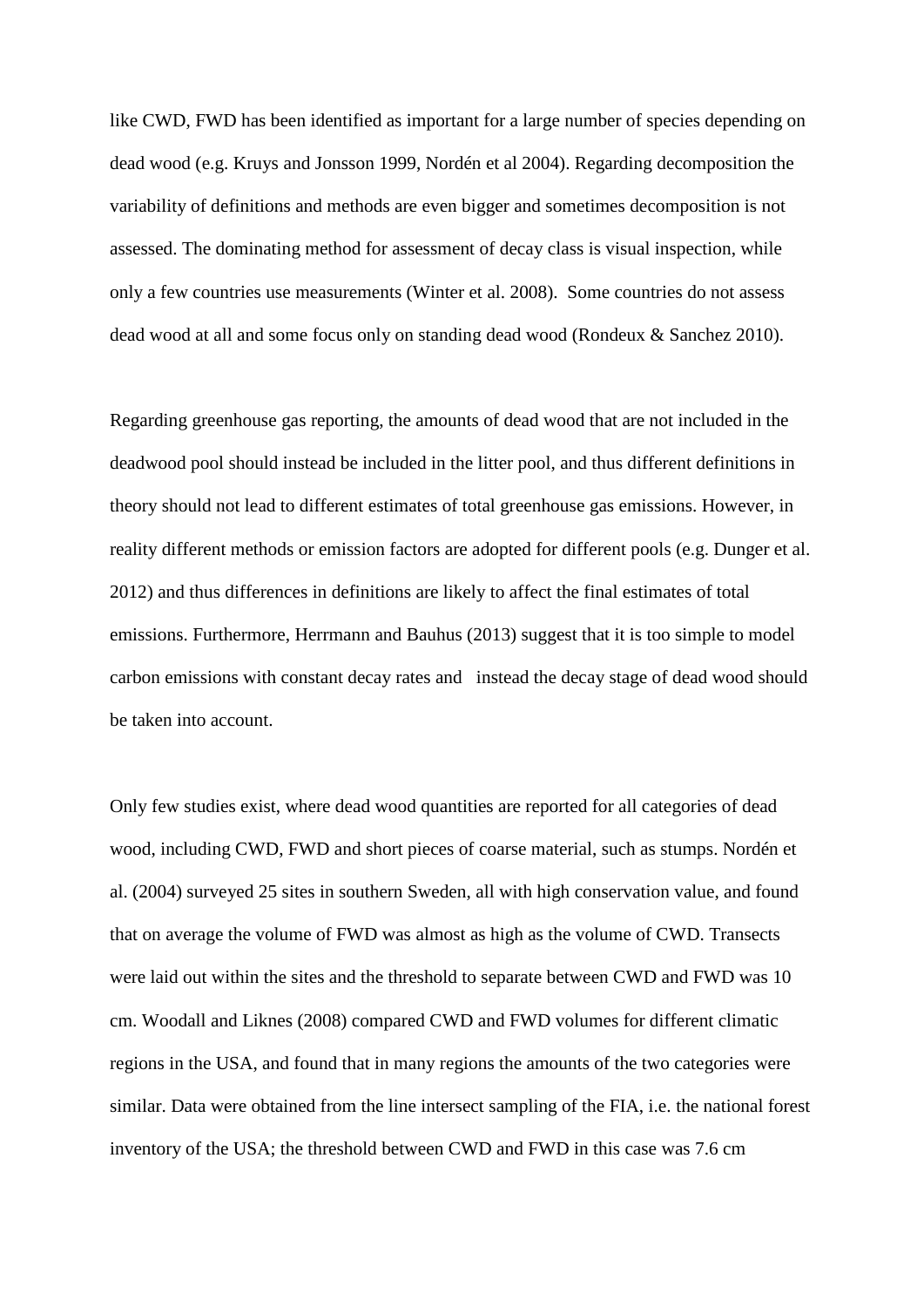diameter and 0.9 m length. Eaton and Lawrence (2006) surveyed 28 stands in southern Mexico and observed three times as much CWD compared to FWD; the threshold in this case was 10 cm diameter. Other studies (e.g. Krauss et al. 2005, Passovoy and Fulé 2006) report on different dead wood pools from smaller areas in connection with surveys focusing on, e.g., effects of wildfires and hurricanes.

Considering the importance of dead wood for biodiversity and for greenhouse gas reporting our current knowledge about the amounts of different categories in different forest ecosystems is limited.

The objective of this study was to assess the impact of using different definitions on reported quantities of dead wood. A combined sample plot and line intersect survey was linked to a subsample of the permanent plots of the Swedish national forest inventory (NFI). The same basic methods and definitions as those used in the NFI (Axelsson et al. 2010) were used, but in addition all components of dead wood were included in order to assess their relative abundances.

## **Materials and methods**

A sample of the existing permanent plots from the Swedish NFI was selected for the study. The target was to include plots from within the entire country with proportions roughly corresponding to the sampling proportions for the different geographical strata in the ordinary NFI. To ensure a random selection with good geographic distribution, a grid was randomly allocated over each NFI stratum and the NFI plot cluster closest to each grid intersection was included. From each plot cluster, 3 to 4 plots were selected for the study. Thus, in total 286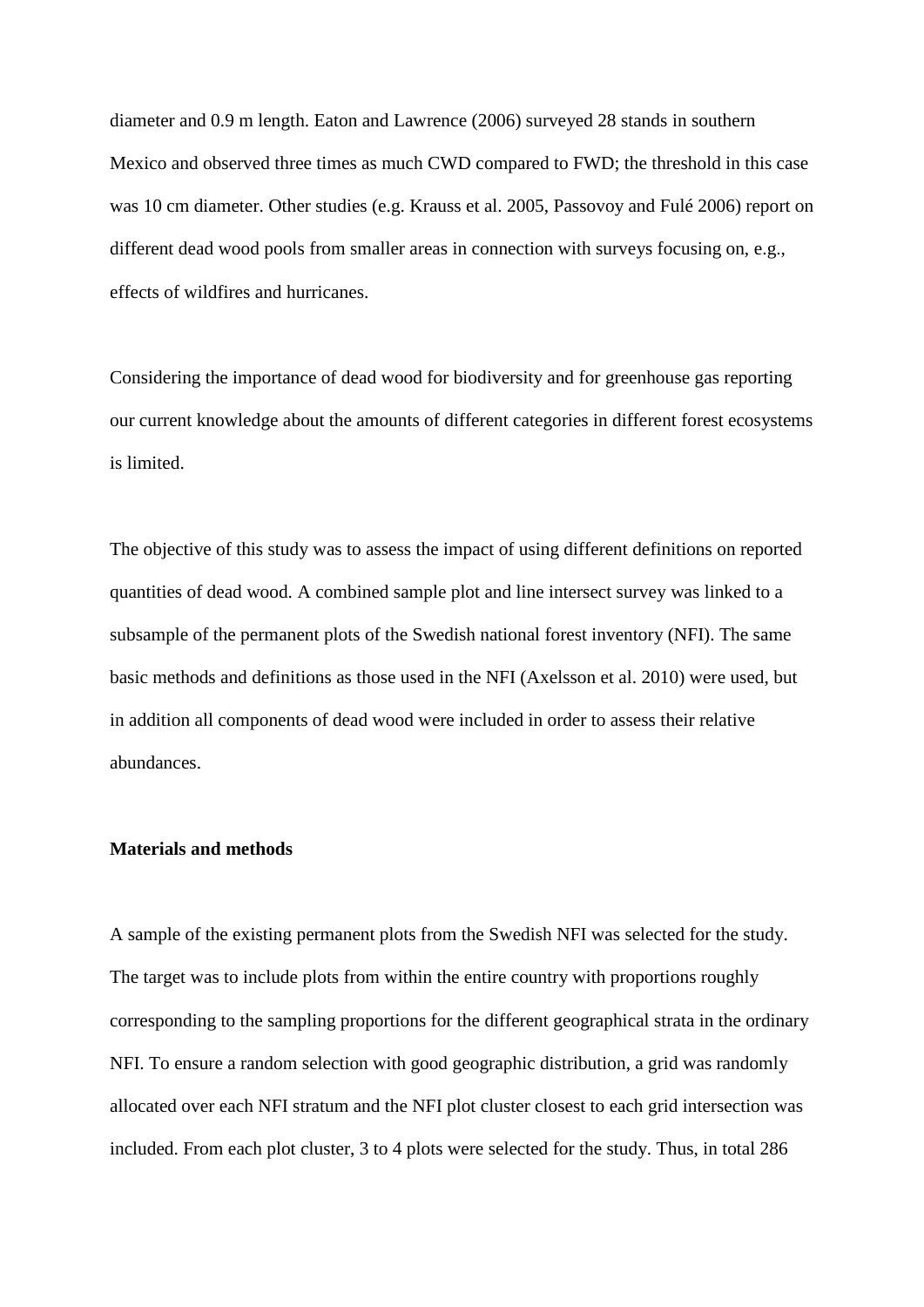plots were included (Fig 1) using both the methods employed by the ordinary NFI (Riksskogstaxeringen 2010) and additional methods specifically designed for this study in order to obtain information from all dead wood fractions.



Figure 1. Distribution of the 286 sample plots (within clusters) over Sweden.

The inventory was carried out by two NFI-experienced field teams, each comprising two people, after two days of training on the methods employed in this survey (sample plot and line intersect sampling, as described below).

## *Data acquisition*

The following categories of dead wood were included:

• Standing dead trees, coarser than 5 cm diameter at breast height (1.3 m).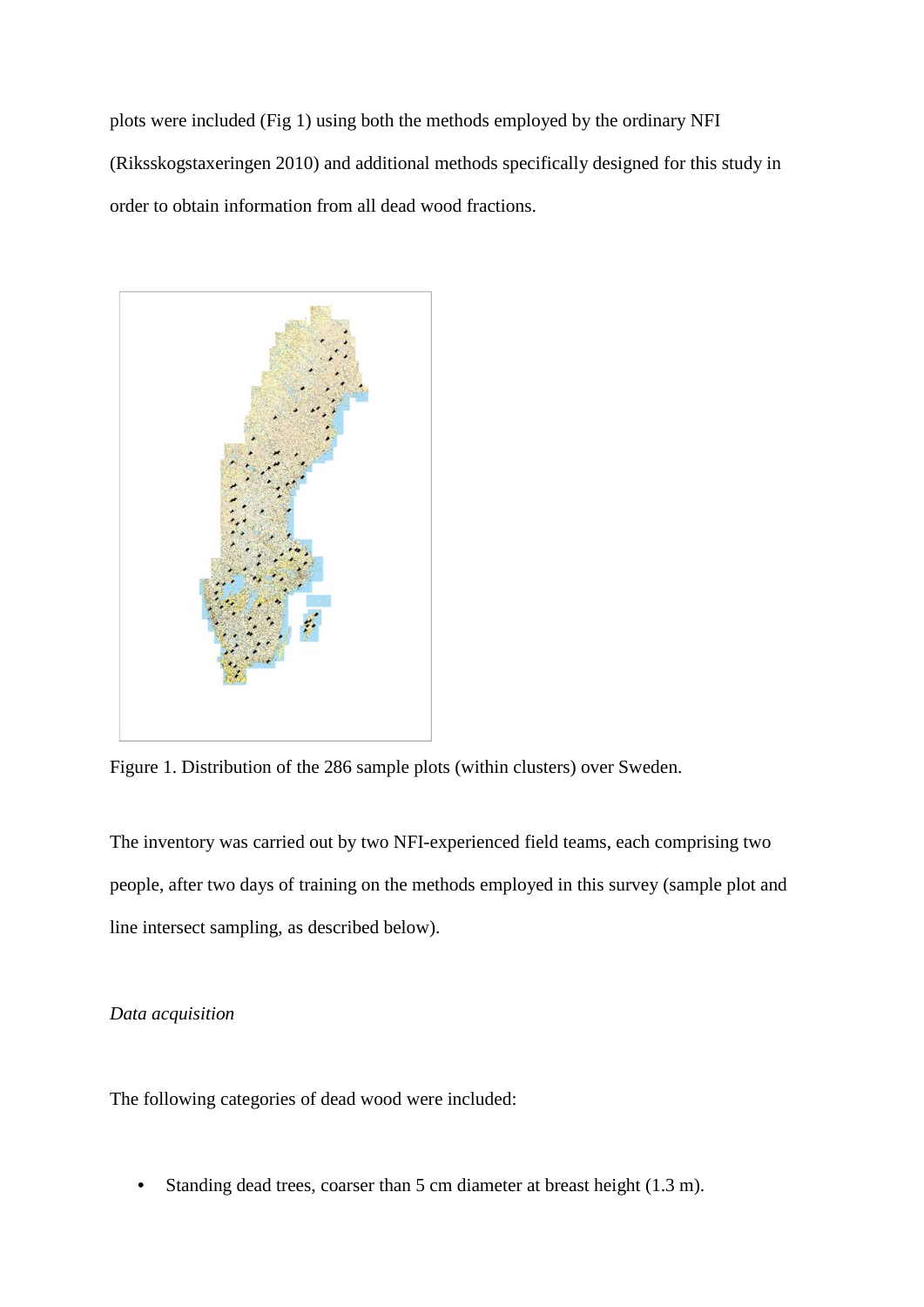- Stumps, coarser than 5 cm diameter at top end and less than 1.3 m in height.
- Lying stems or stem parts, coarser than 1 cm diameter (no length restriction).
- Dead lying branches, coarser than 1 cm diameter (no length restriction). Dead branches on living trees were not assessed.

In the inventory, objects were measured on the plots; lying stems were measured with two different methods, sectioning and line intersect sampling, respectively.

For each object the following pieces of information were collected:

geographical/administrative information, tree species, diameter, height/length, degree of decomposition, existence of bark, cause of death, and whether or not a standing dead tree was broken. For objects in the line intersect sampling the inclination of the object to the horizontal plane was classified into four classes (0-10, 11-30, 31-60, 61-90 degrees).

The degree of decomposition was registered using the definitions of the Swedish NFI (Table 1; Riksskogstaxeringen, 2010)

Table 1. Definition of degree of composition.

| Code           | Degree of decomposition                                                      |
|----------------|------------------------------------------------------------------------------|
| $\mathbf{0}$   | Raw wood, newly windthrown trees                                             |
| 1              | Hard dead wood. The stem volume consists to more than 90 % of hard wood      |
| 2              | Slightly decayed wood. The stem volume consists to 10-25 % of soft wood.     |
| 3              | Decayed wood. The stem volume consists to 26-75 % of soft or very soft wood. |
| $\overline{4}$ | Very decayed wood. The stem volume consists to 76-100 % of soft or very soft |
|                | wood.                                                                        |
|                |                                                                              |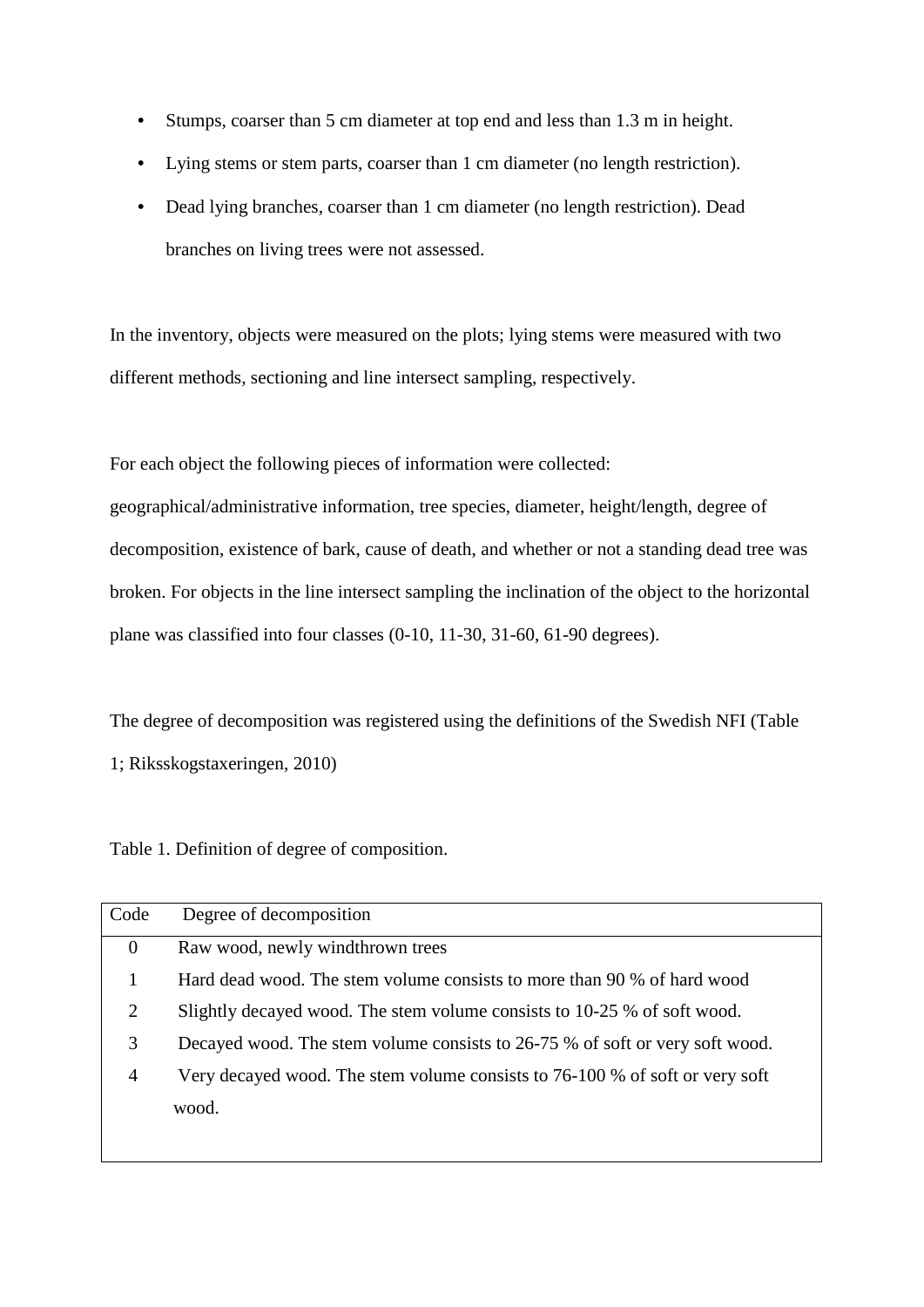Data were collected with handheld computers and stored in Excel worksheets.

In total 9 693 objects of dead wood were measured, distributed on categories and methods according to Table 2.

Table 2. Object distribution on categories and methods.

| Category/method | Number of objects |  |
|-----------------|-------------------|--|
| Standing        | 1401              |  |
| Lying           | 1884              |  |
| <b>Stumps</b>   | 4641              |  |
| Line intersect  | 1767              |  |

## *Methods*

For standing trees, the diameter at breast height as well as the tree height or the height of the remaining (broken) tree were measured. Stumps were measured for stump height and diameter at the top of stump.

The volume of lying objects coarser than 5 cm was determined by sectioning. A 10 m plot radius was used for objects coarser than 10 cm and a 5 m radius plots for the other units. The number of sections was decided depending on length of the object; generally the section length was about 2 m. Several "fixed" diameters were used as section endpoints in order to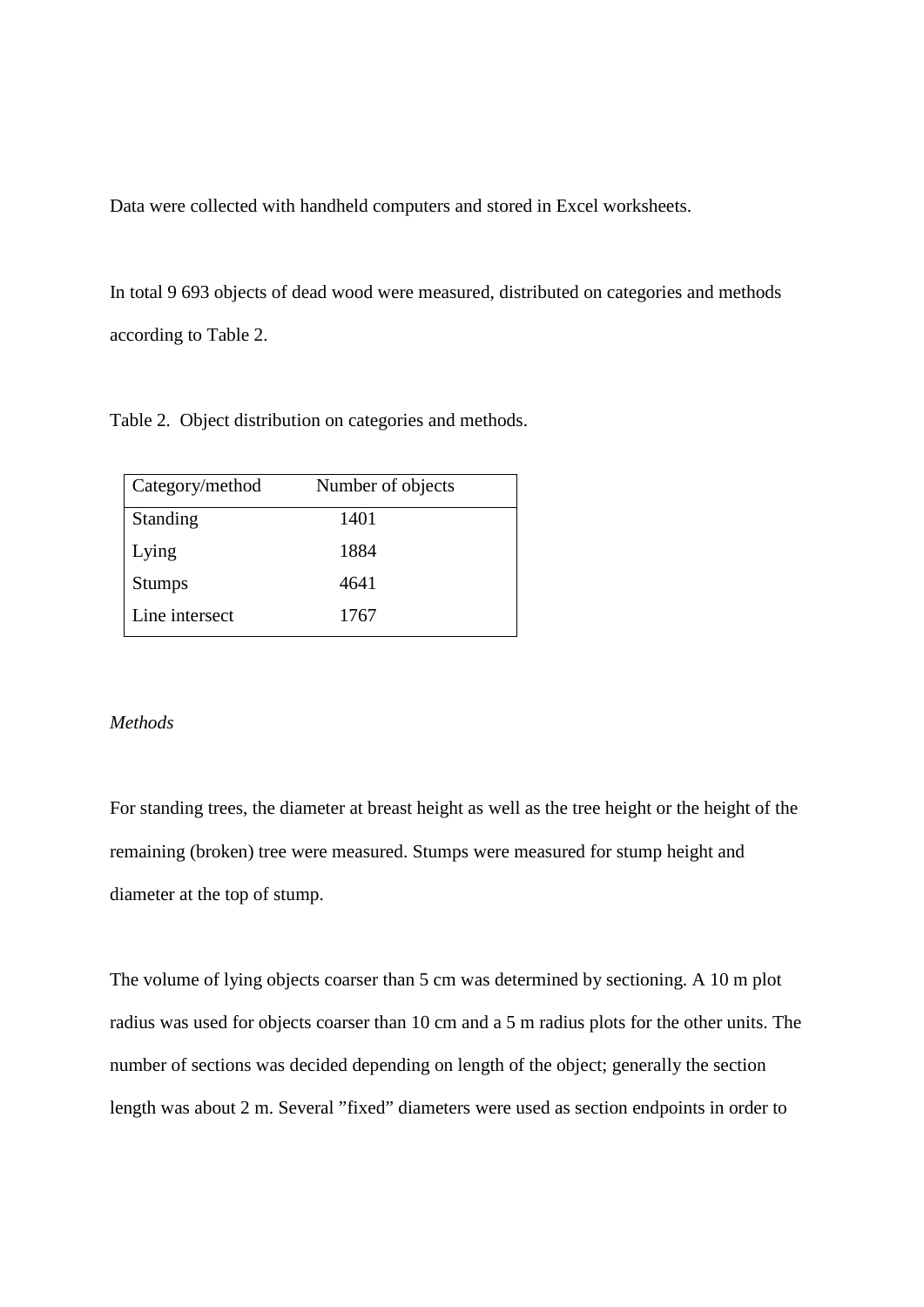allow for volume estimates according to different definitions with regard to log diameter threshold.

Line intersect sampling of lying objects was conducted on three line transects of 8 m length on every plot (Figure 2). Fine pieces of lying dead wood (logs and branches between 1 cm and 10 cm diameter were measured along the first three meters of each line, while coarse objects (>10 cm) were measured along the entire lines.



Figure 2. The transects started 2 m from the plot centre and were laid out in the directions 120, 240 and 360 degrees from the plot centre.

## *Estimations of different objects*

## *Standing/broken trees*

The volume of standing trees (including standing broken trees >1.3 m height) was estimated by existing volume functions for non-broken trees and by sectioning for broken trees. The sectioning was done by calculating a top diameter using a simple taper function and using Smalian's formula (Husch et al., 1982) for volume estimation.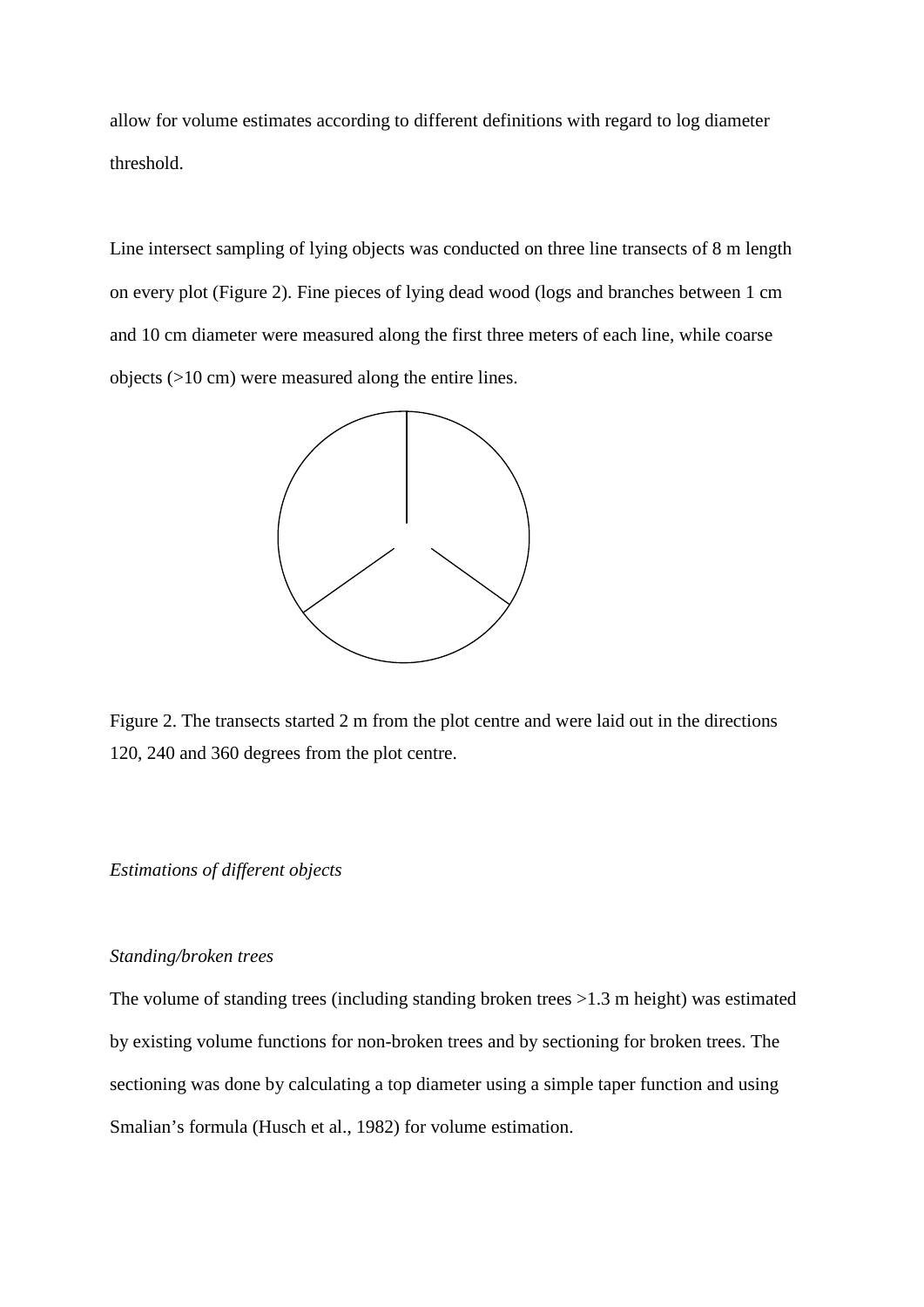## *Stumps*

The volume of stumps was calculated based on measured top diameter and stump height together with estimated diameter at ground level. This diameter was estimated by the following function developed from data from the Swedish NFI (Cory, 2008)

$$
D_{bh} = DS + 0.28 \times DS \times ln\left(\frac{SH+1}{2.3}\right) \tag{1}
$$

and with SH=0

$$
DS_0 = \frac{D_{bh}}{1 + 0.28 \times ln(\frac{1}{2.3})}
$$
 (2)

## Where

 $D_{bh}$  = diameter at breast height, cm

 $DS =$  diameter of stump at top, cm

 $DS_0 =$  diameter of stump at ground level, cm

 $SH =$  stump height, m

The volume of the stump was then calculated as the volume of a truncated cone.

## *Lying dead wood*

The volume of the sections was calculated by Smalian's formula for all section up to the given threshold diameter. As only a limited number of diameter thresholds were applied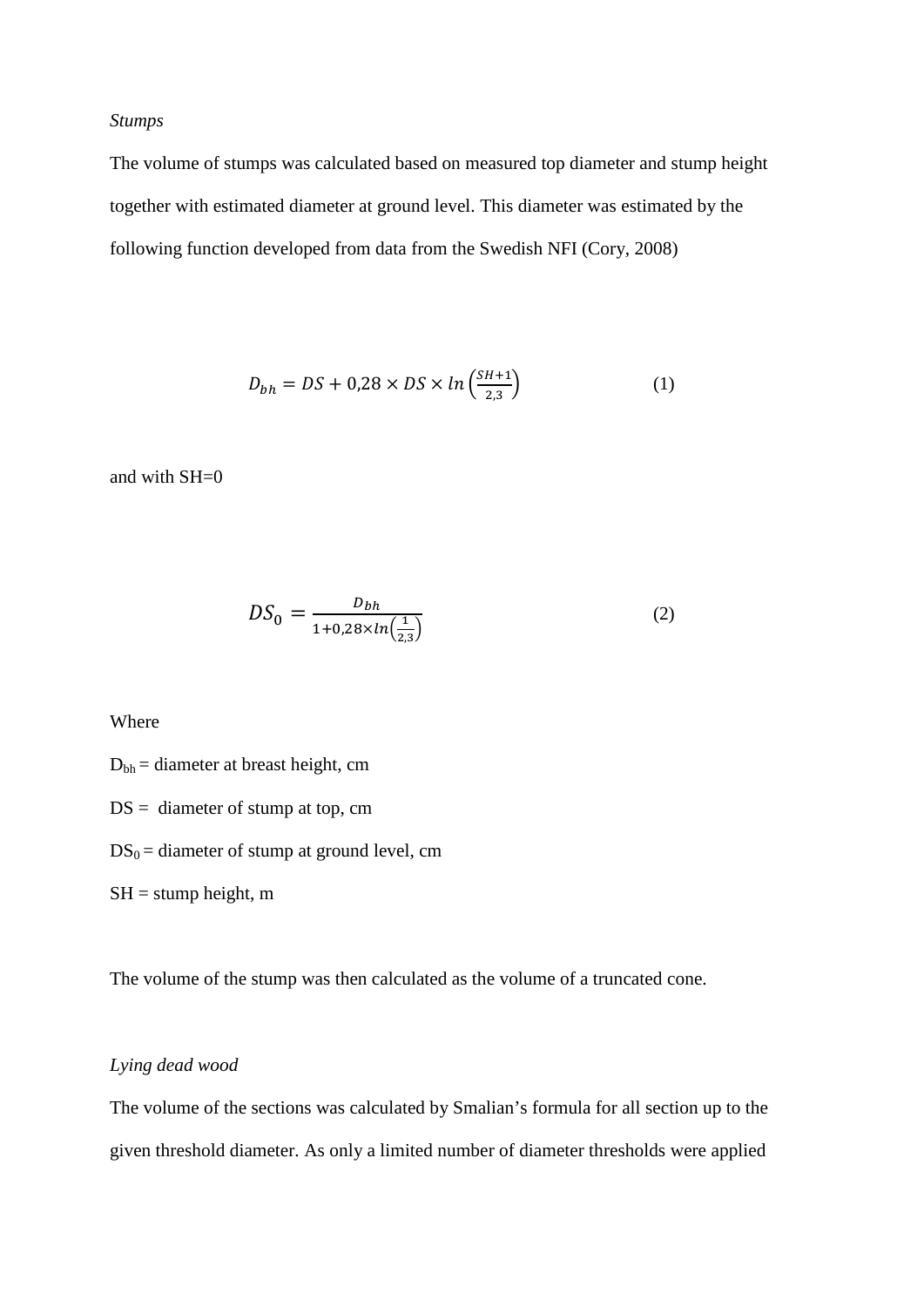during the measurements, the length and top diameter of sections in some cases were obtained through interpolation.

In addition, the volume of lying dead wood was estimated according to the definitions of the Swedish NFI. Here the objects considered are those with a diameter  $\geq 10$  cm at 1.3 m length up to a top diameter of 10 cm.

## *Line intersect sampling*

The volume/ha of the objects inventoried in the line intersect sampling was estimated according to the formula (De Vries, 1986)

$$
V = \frac{10000 \times \pi^2}{8 \times L} \times \sum d_i^2 / \cos \beta_i
$$
 (3)

Where

## $V =$  volume per hectare

 $L =$  total transect length

- $d_i$  = diameter of object at line intersection
- $\beta_i$  = inclination of the object relative to the horizontal plane

#### *Combined estimation*

As some categories of lying dead wood (those coarser than 5 cm) were assessed using two different methods, estimates based on sample plots (method S) and line intersect sampling (method L) were combined. Using the information on variances and co-variances of the estimates, the weights were calculated as: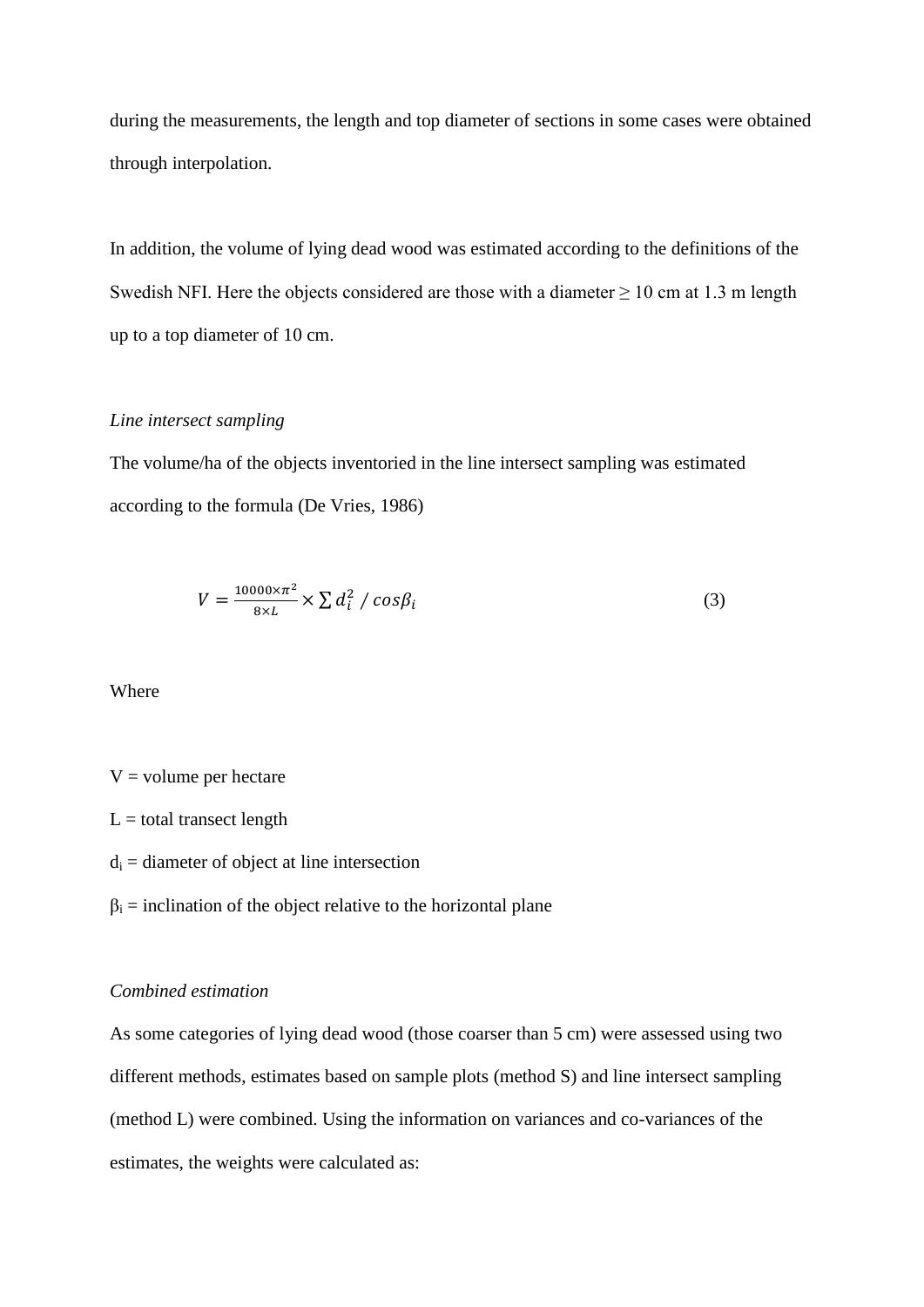$$
a_L = \frac{\sigma_S^2 - \text{Cov}_{SL}}{\sigma_L^2 + \sigma_S^2 - 2\text{Cov}_{SL}}\tag{4}
$$

Where

 $a_L$  = weight for the volume estimate according to method L  $\sigma^2$ <sub>S</sub> = variance of estimated mean volume based on method S  $\sigma_L^2$  = variance of estimated mean volume based on method L  $Cov_{SL} = covariance$  between estimated mean volumes based on methods S and L  $\sigma^2$ <sub>S</sub> and  $\sigma^2$ <sub>L</sub> are estimated using SRS

The volume estimate with  $a_S = 1 - a_L$  was then obtained as

$$
V = aL * VL + aS * VS
$$
 (5)

The variance of the estimate of the mean volume was derived according to the principles of Swedish NFI (Fridman & Walheim 2000), although in this study simplified to standard procedures from SRS as mostly one plot per cluster was used. Thus,

$$
Var(V) = aL \sigma2L+ aS \sigma2S+ 2CovSL
$$
 (6)

Similarly, the variance estimator of the total volume/ ha of all categories is

var 
$$
(a_1V_L + a_2V_T + a_3V_S) = a_1^2var(V_L) + a_2^2var(V_T) + a_3^2var(V_S) + 2 a_1 a_2cov(V_L, V_T) + 2 a_1 a_3cov(V_L, V_S) + 2 a_2 a_3cov(V_T, V_S)
$$
 (7)

Where

 $Var(V_L)$  = variance of volumes for lying dead wood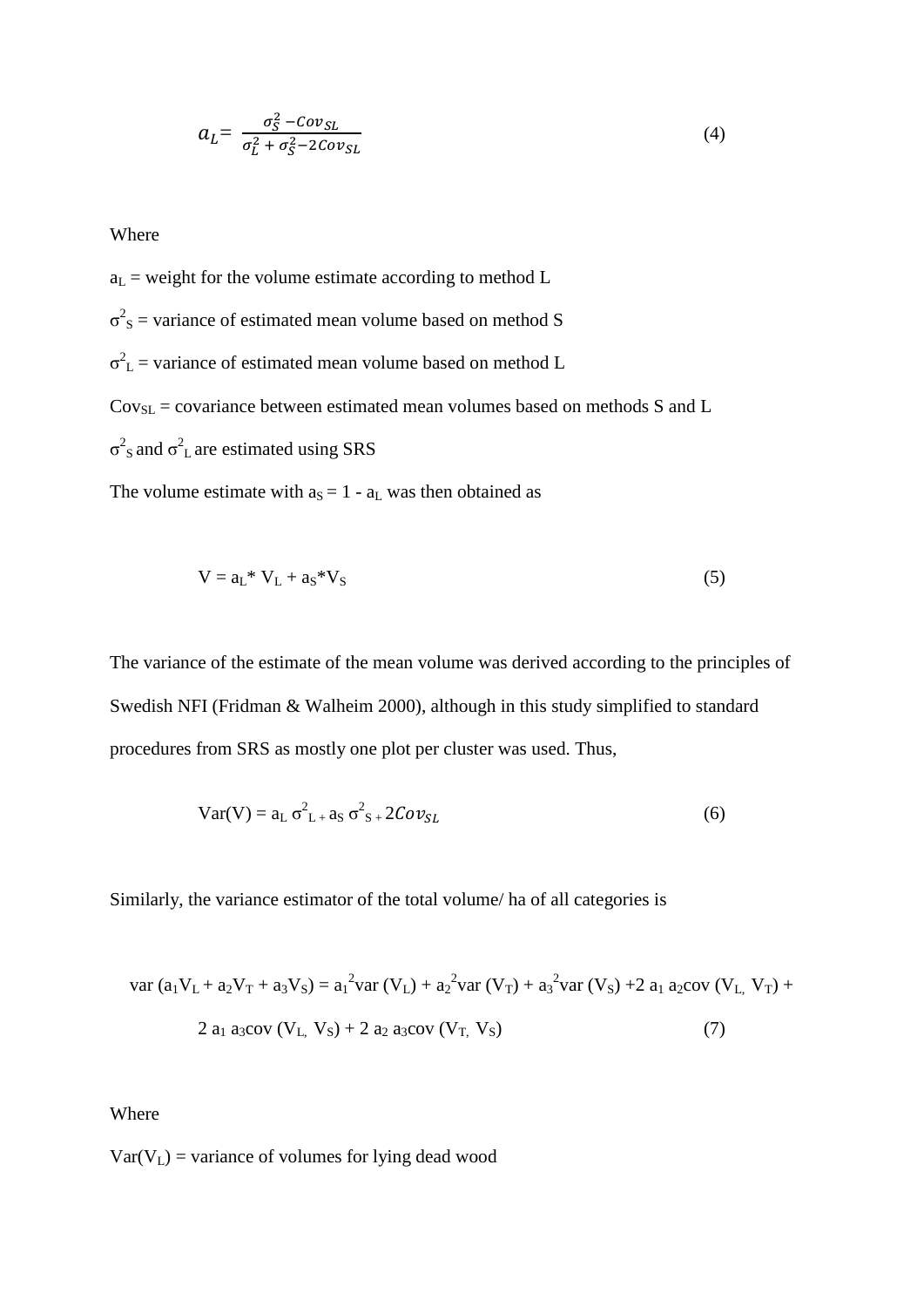$Var(V_T)$  = variance of volumes for standing dead wood  $Var(V<sub>S</sub>)$  = variance of volumes for stumps  $a_1$  = weight for mean volume lying dead wood  $a_2$  = weight for mean volume standing dead wood  $a_3$  = weight for mean volume stumps

## **Results**

The volume of dead wood was estimated using different diameter and length thresholds for the different categories.

The amount of dead wood decreased quite rapidly over diameter for lying dead wood, while stumps had the slowest decrease (Figure 3). The total volume of dead wood greater than 5 cm was 21.0 m<sup>3</sup> ha<sup>-1</sup>. Adding the amount of lying dead wood between 1 and 5 cm (3.6 m<sup>3</sup> ha<sup>-1</sup>) leads to a total volume of about  $25 \text{ m}^3 \text{ ha}^{-1}$  when all categories were included.



Figure 3. Amounts of deadwood  $(m^3/ha)$  using different diameter thresholds for the different categories of dead wood included in the study. No length restriction is used.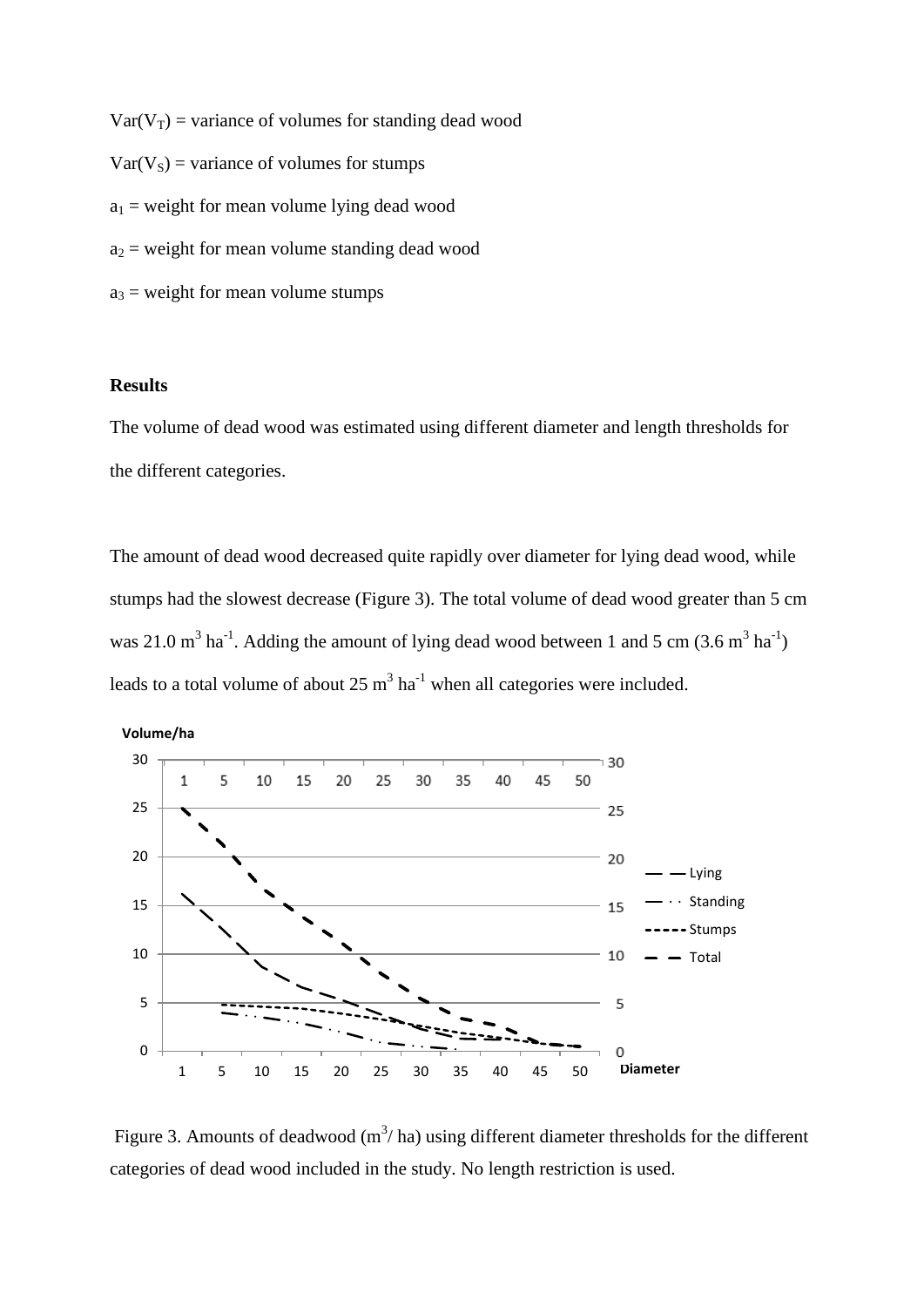A change from a 10 cm to a 5 cm diameter threshold resulted in a 4% increase of the volume for stumps, a 14% increase for standing trees, and a 44% increase for lying dead wood (Table 3). The ratios were found to be fairly stable between northern and southern Sweden.

Table 3. The ratio between deadwood volume for objects > 5 cm and objects > 20 cm related to the reference ( $> 10$  cm).

| Category | $>$ 5 cm | $> 10 \text{ cm}$ | $>20$ cm |
|----------|----------|-------------------|----------|
| Lying    | 144      | 100               | 60       |
| Standing | 114      | 100               | 57       |
| Stumps   | 104      | 100               | 85       |
| Total    | 127      | 100               | 67       |

The effects on volume of different length thresholds for lying objects are shown in Table 4.

Table 4. Estimated volume /ha for objects >10 cm using different length thresholds for lying deadwood.

| 8.09 |
|------|
| 8.19 |
| 8.36 |
|      |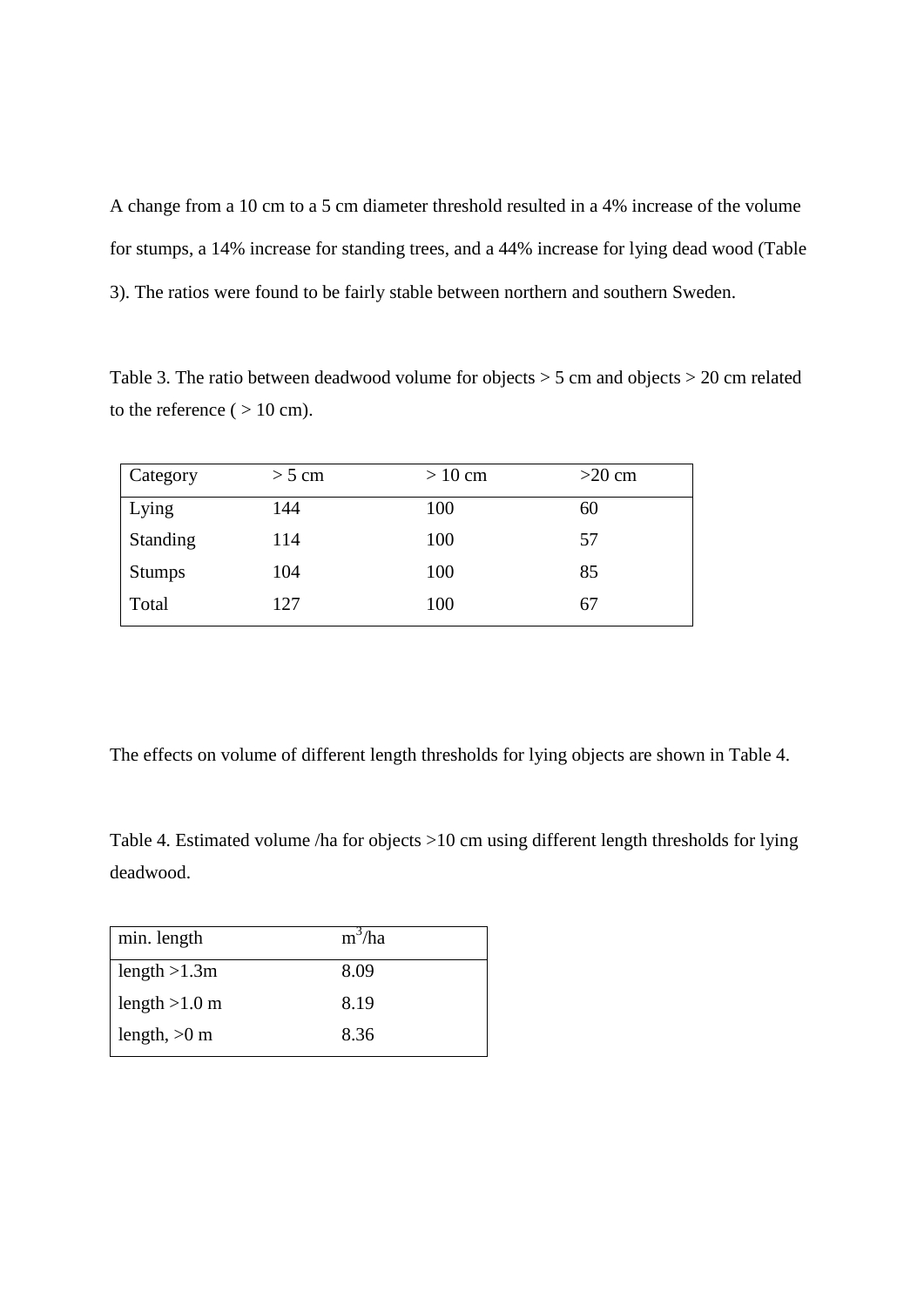The results show that the choice of length threshold between 0 and 1.3 m does not affect the volume estimates very much. For example, the volume using a minimum length of 1.0 m was only 0.1  $m<sup>3</sup>ha<sup>-1</sup>$  (1.2 %) higher than the volume corresponding to the 1.3 m threshold.

Using the Swedish NFI definition results in  $7.4 \text{ m}^3 \text{ ha}^{-1}$  of lying dead wood, which together with standing dead wood makes a total of 10.9  $m<sup>3</sup>$  ha<sup>-1</sup>.

The proportion of lying dead wood increases when the threshold diameter is changed from10 cm to 5 cm (Table 5). The volume of stumps amounts to a considerable volume and is higher than the volume of standing/broken dead trees.

Table 5. Estimated dead wood  $(m^3/ha)$  for different categories of objects at different minimum diameters at minimum length 0 m. Lying dead branches are included, while dead branches on living trees are excluded. Standard errors are given within parentheses. Note that the figures in italic for the column  $> 1$  cm relate to standing and stump objects  $> 5$  cm.

| Category        | $>10$ cm    | $> 5$ cm      | $> 1$ cm  |
|-----------------|-------------|---------------|-----------|
| Lying           | 8.5(1.9)    | 12.2<br>(2.2) | 16.2(2.4) |
| <b>Standing</b> | 3.5 $(0.8)$ | 4.0<br>(0.8)  | 4.0       |
| <b>Stumps</b>   | 4.6 $(0.5)$ | 4.8<br>(0.5)  | 4.8       |
| Total           | 16.6(0.4)   | (0.4)<br>21.0 | 25.0      |

The line intersect inventory results show an increasing proportion of decayed wood with increasing diameter (Figure 4). The proportion of hard dead wood was 65% and 32% for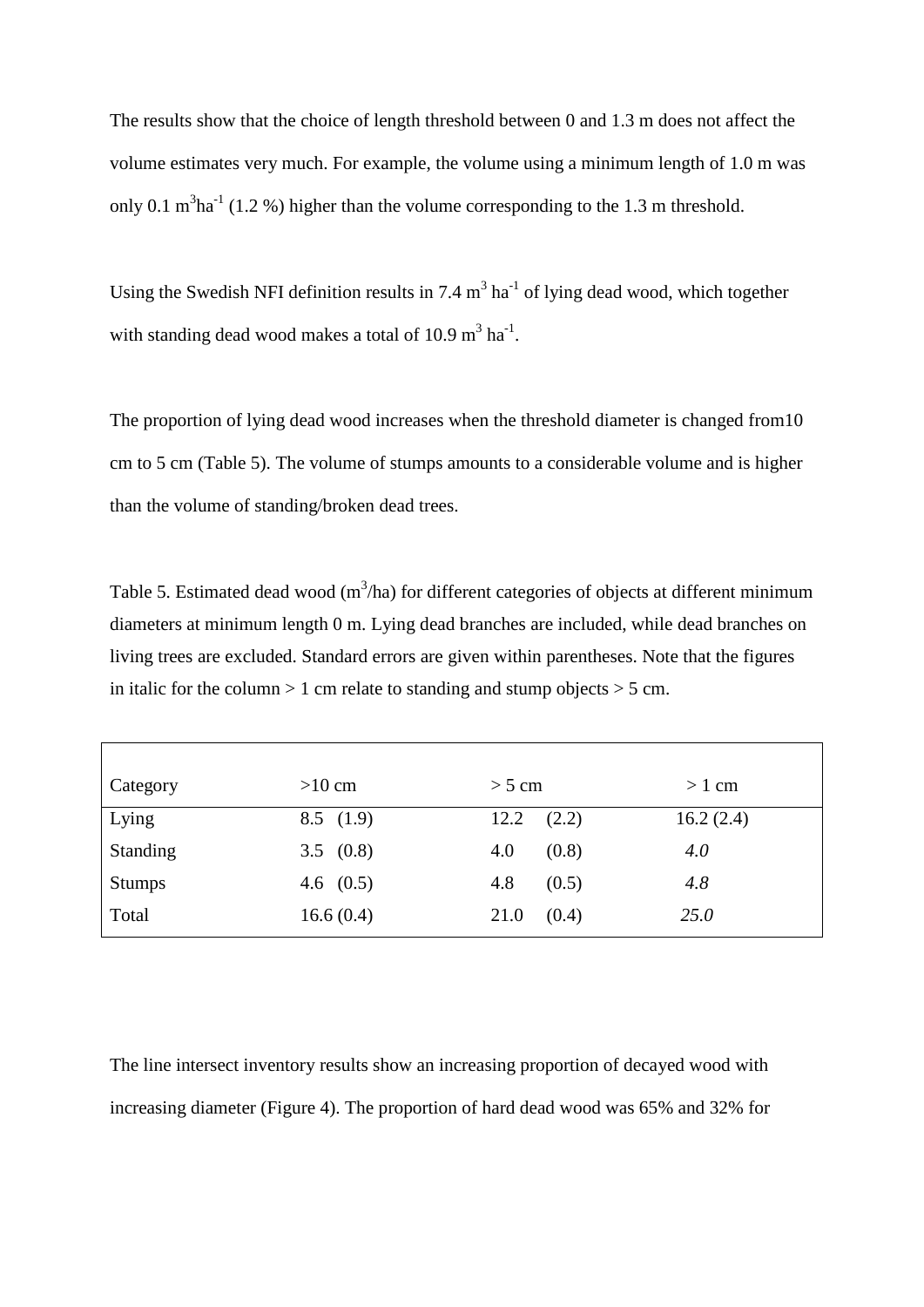diameter 1-5 cm and >10 cm, respectively. Very decayed was 8 % for diameter 1-5 cm, while it was 33% for diameter >10 cm.



Figure 4. Distribution of decomposition classes for objects of different diameters for the line intersect sampling data.

## **Discussion**

The findings of this study clearly show the sensitivity of reported quantities of dead wood to the definitions used. When all components of dead wood were included our estimate was 25  $m<sup>3</sup>$  ha<sup>-1</sup>, while the estimate using the Swedish definition of dead wood was only 10.9 m<sup>3</sup> ha<sup>-1</sup>, i.e. 43 % of the total amount. The difference was composed of stumps  $(4.8 \text{ m}^3 \text{ ha}^{-1})$ , downed fine woody debris (7.5  $m^3$  ha<sup>-1</sup>), standing trees and snags finer than 10 cm diameter at breast height (0.5 m<sup>3</sup> ha<sup>-1</sup>), and downed coarse woody debris shorter than 1.3 m (0.3 m<sup>3</sup> ha<sup>-1</sup>).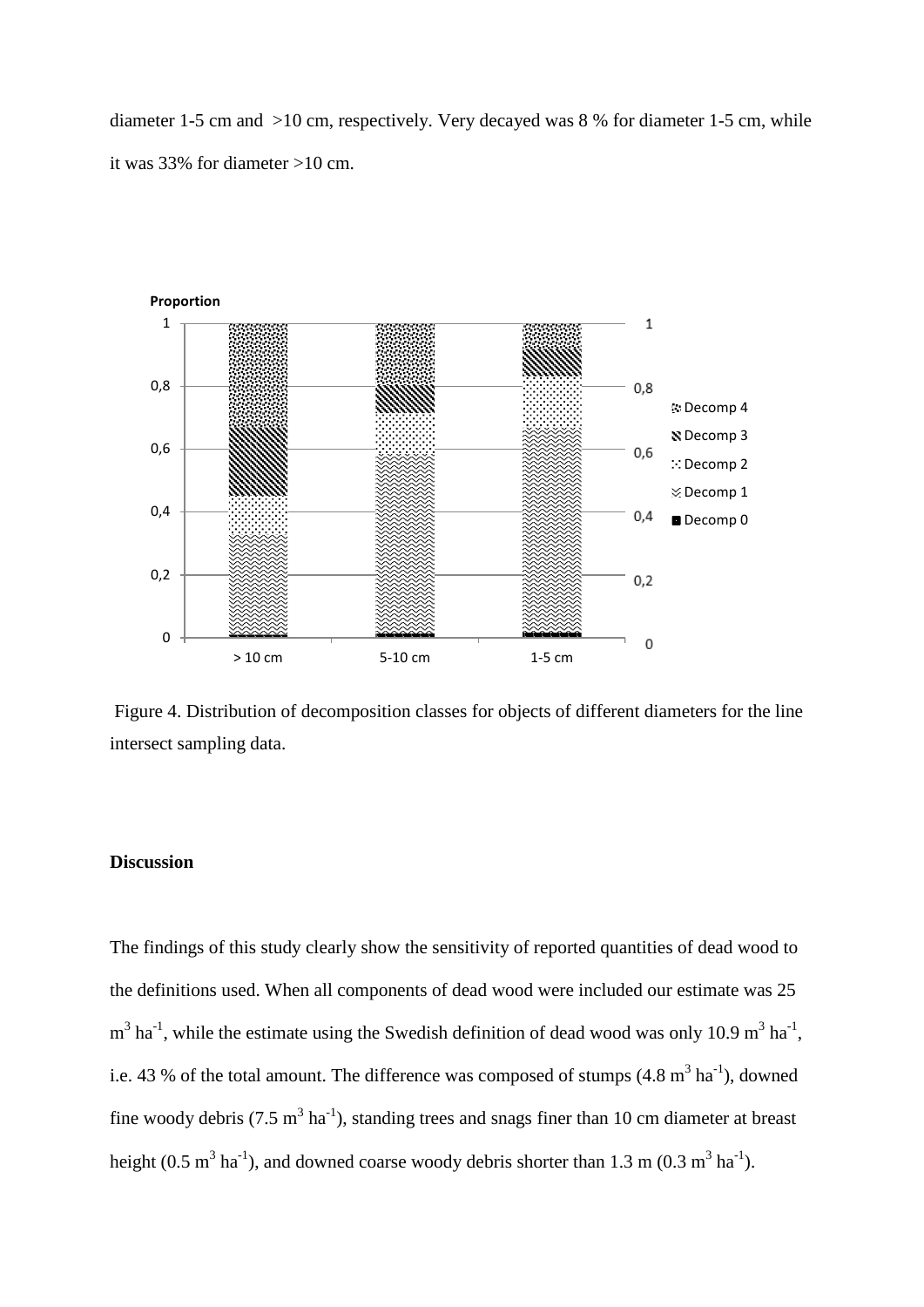Increasing the threshold diameter to 20 cm, corresponding to the national definition used in some central European countries (e.g. Rondeux et al. 2012), our estimate was  $7.3 \text{ m}^3 \text{ ha}^{-1}$ , i.e. only 60 % of the estimate using the Swedish definition.

Our study was carried out in boreal forests, where a substantial portion of the growing stock is composed of fairly small trees (e.g. Dunger et al 2012). Thus, it is not surprising that a threshold diameter around 10 cm leaves out a fairly large amount of the total pool of dead wood. Findings similar to ours have been reported by Nordén et al (2004) and Woodall and Liknes (2008). Rondeux et al. (2012) assessed the impact of using different threshold diameters in the range from 10 to 20 cm and found that a 20 cm threshold decreased the volumes of dead wood with 30%. In this case, most of the data emanated from temperate forests. In tropical forests, the impacts from fine categories of dead wood might be smaller due to the rapid turnover of fine fractions of dead organic materials under most tropical conditions.

Whether or not fine categories of dead wood should be included in the reporting depends on the specific reporting requirements which, in turn, depend on the intended use of data. While most authors agree that the coarse dead wood category is the most important one in relation to biodiversity, several authors (e.g. Kruys and Jonsson 1999) have also pointed out the importance of fine woody debris in this context. In connection with greenhouse gas reporting (e.g. Dunger et al 2012) all categories are important, although the persistence of the finer categories normally is shorter.

Many countries use a diameter threshold of about 10 cm for measuring and reporting dead wood (Tomppo et al 2010). Mostly, only standing and lying trees and trunks are included, while stumps and branches are left out. As international comparisons are becoming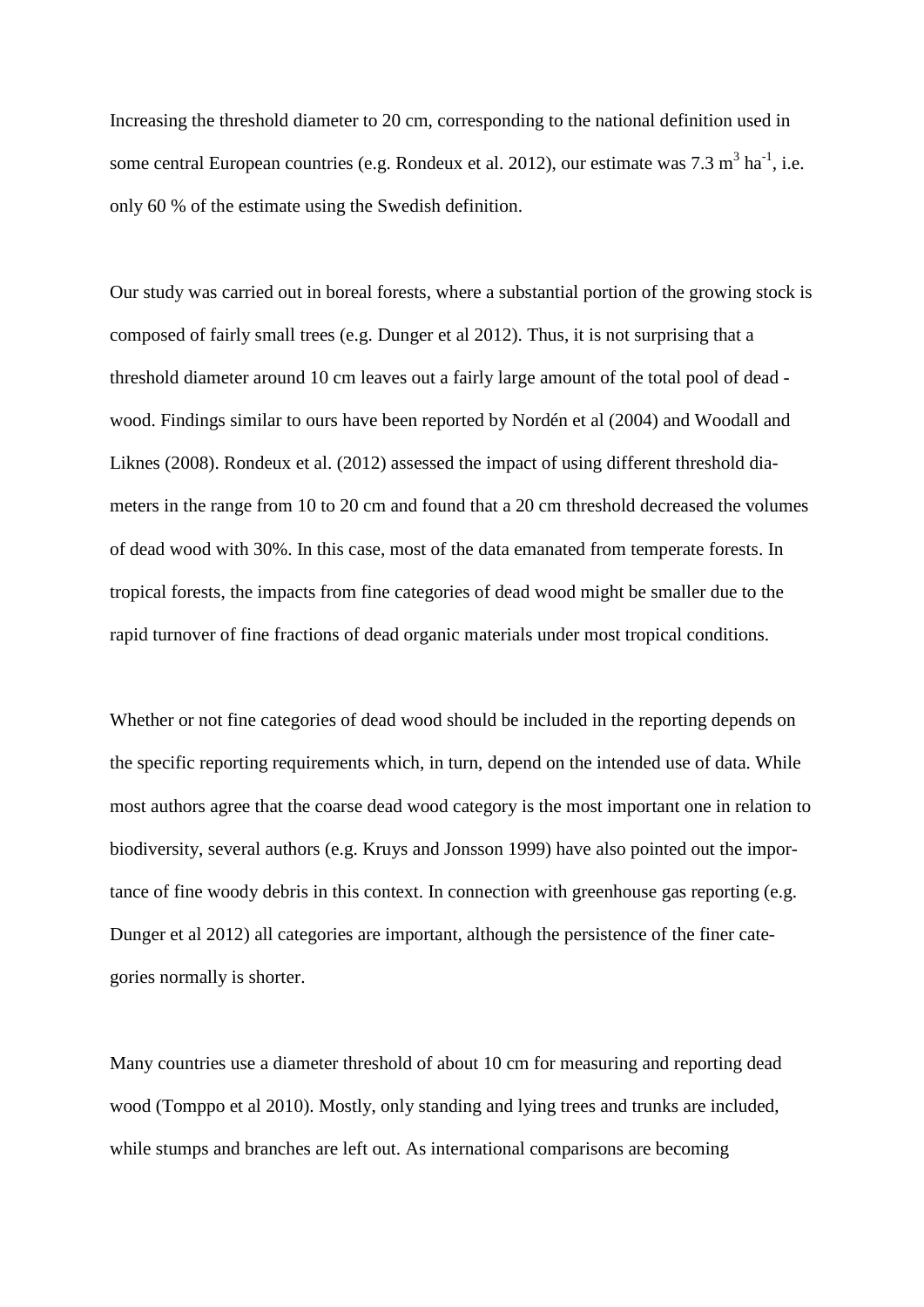increasingly important, e.g. due to the climate change and biodiversity conventions, countries need to improve the comparability of reported figures. For example, the definition for reporting used by Forest Europe is not harmonised. Countries can report dead wood according to their national definitions, but specifications of the diameter and length limits used are required.

Due to the importance of dead wood in several contexts, and the findings in this study, we argue that further steps towards harmonisation of international reporting are required. Appropriate first steps could be that reference definitions of dead wood are provided in connection with the reporting linked to different multilateral agreements. Countries would then ideally recalculate their dead wood estimates so that estimates become comparable in each specific context. To achieve this, so called bridging procedures (Ståhl et al 2012) need to be developed and applied. Such procedures may be straightforward in the case of reductive bridging, i.e. when the recalculation only is a matter of leaving out some categories among those already included in an inventory. Bridging is more difficult in the case of expansive bridges, as certain dead wood components in this case need to be added on the basis of models or experiences from other countries or pilot studies (e.g. Rondeux et al. 2012). Thus, to be able to develop high-quality bridging procedures, countries should ideally include all dead wood components in the inventories and perform the inventories according to protocols that allow for estimates using different dimension thresholdss. However, the increased costs for such inventories may be prohibitive. A useful alternative would be to establish recalculation models or factors from limited inventories, like the one we present, where all components have been included. For example, based on our inventory the expansion factor to calculate the volume of dead standing trees/snags and CWD using a 5 cm diameter threshold from inventory data based on the Swedish definition would be 1.37. Such factors may need to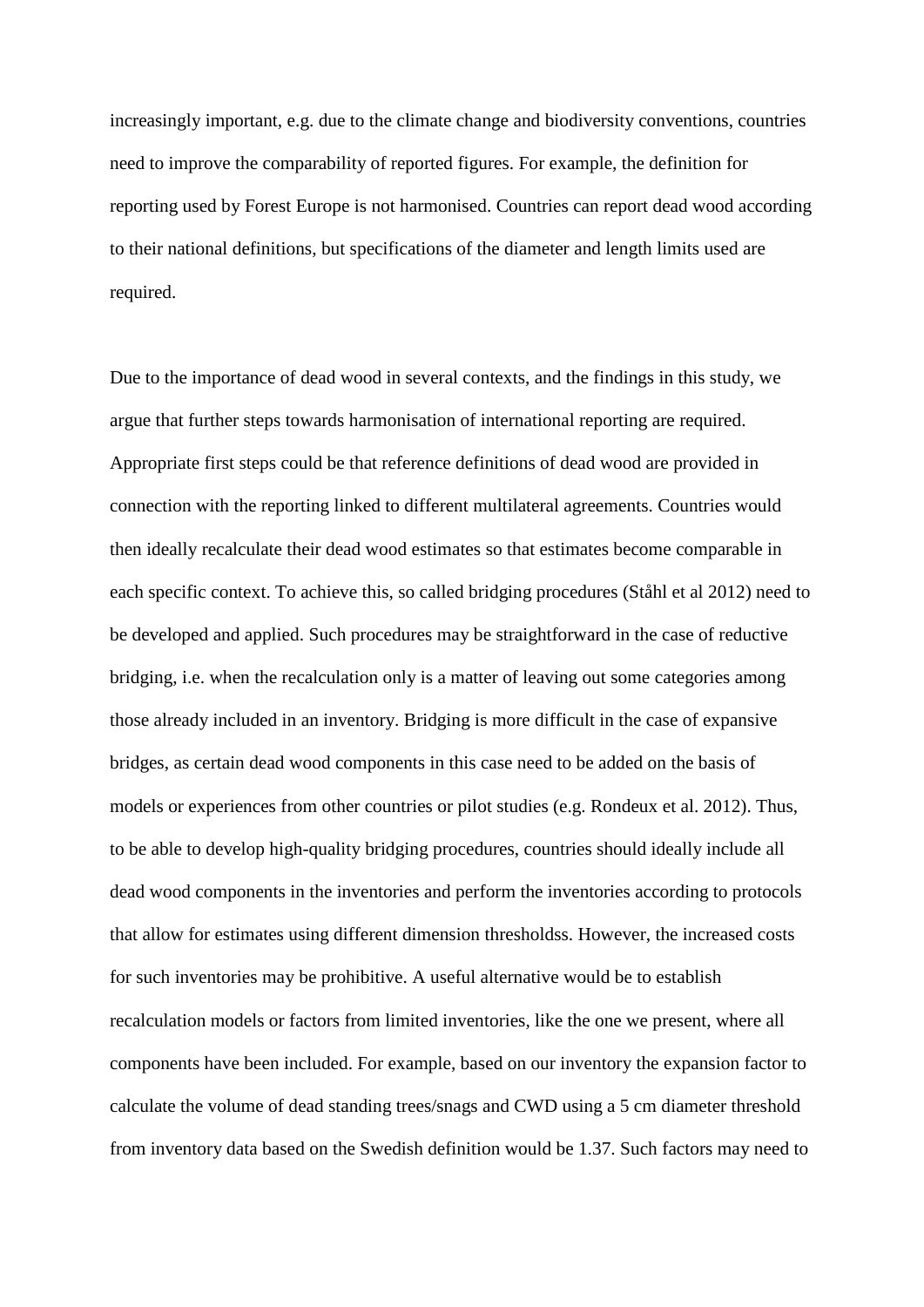be re-estimated at certain time intervals as it cannot be taken for granted that the structure of the pool of dead wood in forests remain the same over time. Bridges of this kind are crude, but would assure fair comparisons of figures across different countries.

In conclusion, our study revealed that reported amounts of dead wood to a large extent depend on what definition of dead wood is applied. Further, we suggest that calibration models or factors be derived from pilot studies of the kind we present in this study in order to facilitate bridging towards the definitions specified under different conventions or other agreements.

## **References**

Axelsson A-L, Ståhl G, Söderberg U, Petersson H, Fridman J, Lundström A. 2010. National Forest Inventory Report Sweden. In: Tomppo E, Gschwantner T, Lawrence M, McRoberts RE, Editors. 2010. National Forest Inventories. Pathways for Common Reporting. Springer.

Cienciala E, Tomppo E, Snorrason A, Broadmeadow M, Colin A,, Dunger K,, Exnerova Z,, Lasserre B,, Petersson H,, Priwitzer T,, Sanchez G, Ståhl G. 2008. Preparing emission reporting from forests: use of National Forest Inventories in European countries. Silva Fenn. 42(1):73-88.

Christensen M, Hahn K, Mountford E, Ódor P, Rozenberger D, Diaci J, Standovar T, Wijdeven S, Winter S, Vrska T, Meyer P, 2005. Dead wood in European beech (Fagus sylvatica) forest reserves. For. Ecol. Manag. 210: 267-282.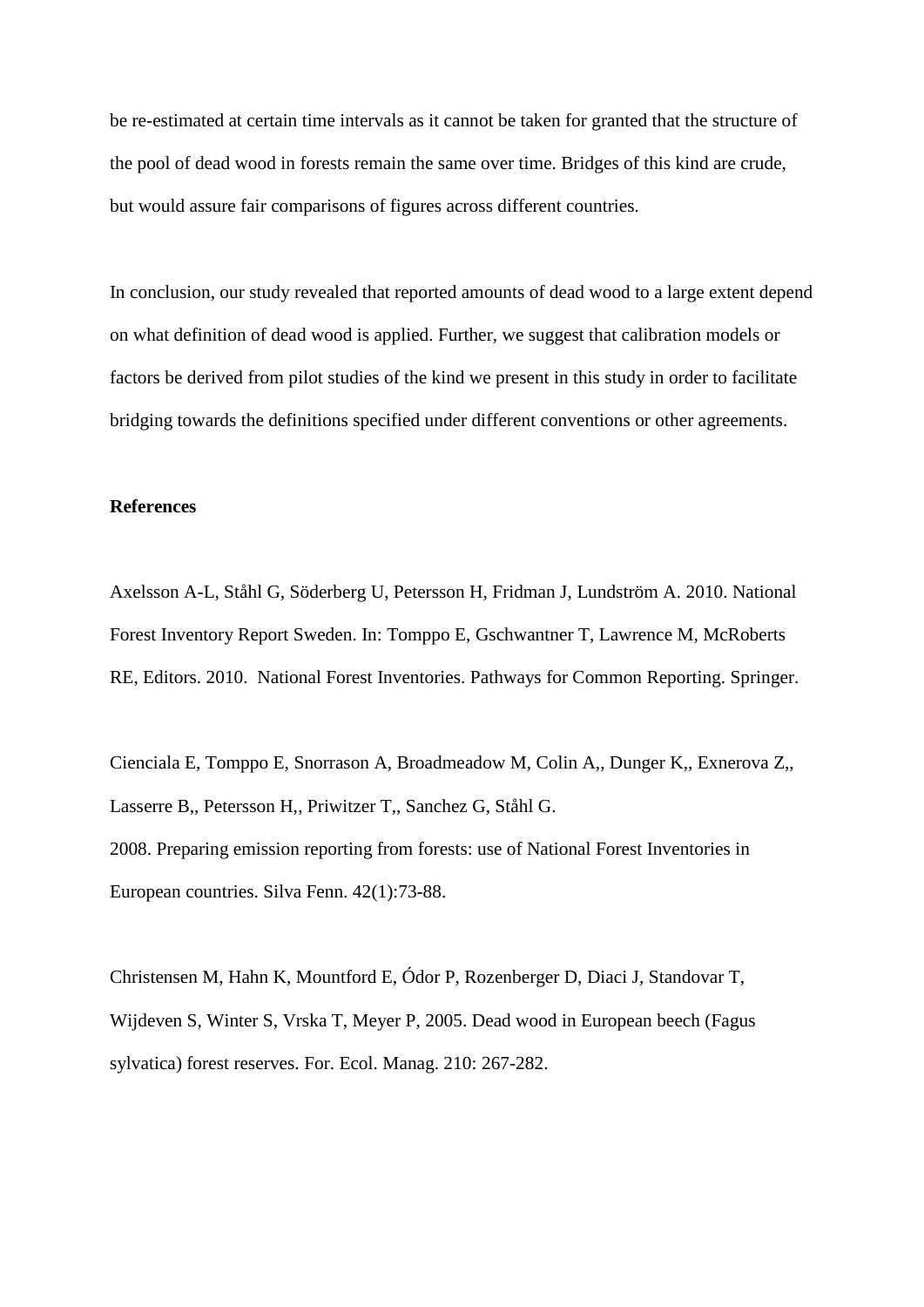Cory N, 2008. Förbättring av volmberäkningar från stubbdiameter. [Improved volume estimates using stump diameter]. SLU, Dept. of Forest Resource Management, 901 83 Umeå, Sweden.

De Vries PG, 1986. Sampling theory for forest inventory: a teach-yourself course. Springer Verlag, Berlin, 399 p.

Dunger K, Petersson H, Barreiro S, Cienciala E, Colin A, Hylen G, Kusar G, Oehmichen K, Tomppo E, Tuomainen T, Ståhl G. 2012. Harmonizing greenhouse gas reporting from European forests: Case examples and implications for European level reporting*.* For. Sci. 58: 248-256.

Eaton J M, Lawrence D. 2006. Woodydebris stocks and fluxes during succession in a dry tropical forest. For. Ecol. Manag., 232, (1-3):46-55

European Environment Agency. 2007. Halting the loss of biodiversity by 2010: proposal for a first set of indicators to monitor progress in Europe. EE Technical Report N°11. European Environment Agency, Copenhagen.

Fridman J, Walheim M. 2000. Amount, structure, and dynamics of dead wood on managed forest land in Sweden. For. Ecol. Manag. 131:23-36.

Herrmann S, Bauhus J. 2013. Effects of moisture, temperature and decomposition stage on respirational carbon loss from coarse woody debris (CWD) of important European tree species. Scand. J. For. Res. 28, (4):346-357.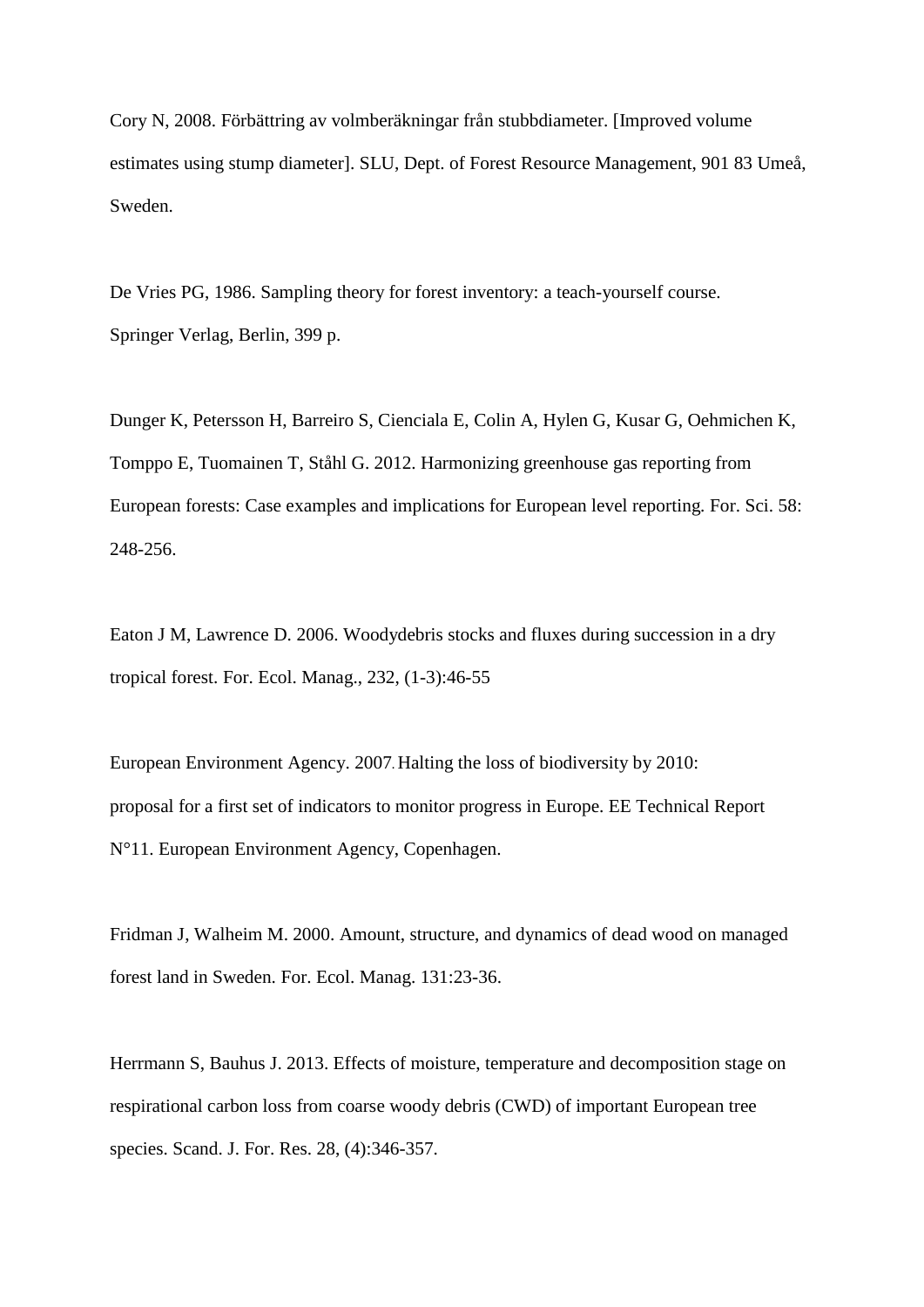Husch B, Miller I C, Beers T W. 1982. Forest Mensuration, Third edition. John Wiley & Sons, New York.

Krauss K W, Doyle TW, Twilley R R, Smith T J, Whelan, K R T, Sullivan J K. 2005. Woody debris in the mangrove forests of South Florida. Biotropica, 37(1):9-15.

Kruys N, Jonsson, BG. 1999. Fine woody debris is important for species richness on logs in managed boreal spruce forests of northern Sweden. Can. J. For. Res. 29: 1295-1299.

Ministerial Conference on the Protection of Forests in Europe. 2003. Improved Pan-European Indicators for Sustainable Forest Management as adopted by the MCPFE Expert Level Meeting 7-8 October 2002, Vienna, Austria. Available online at www.mcpfe.org; last accessed October 2008.

Montréal Process. 2005. *The Montréal Process*. Available online at http://www.rinya.maff.go.jp/mpci/; last accessed Apr. 2008.

Nordén B, Ryberg M, Götmark F, Olausson B, 2003. Relative importance of coarse and fine woody debris for the diversity of wood-inhabiting fungi in temperate broadleaf forests. Biol. Conserv. 117 (2004) 1–10.

Nordén B, Götmark F, Tönnberg M, Ryberg M . 2004. Dead wood in semi-natural temperate broadleaved woodland: contribution of coarse and fine deadwood, attached dead wood and stumps. For. Ecol. Manag. 194: 235-248.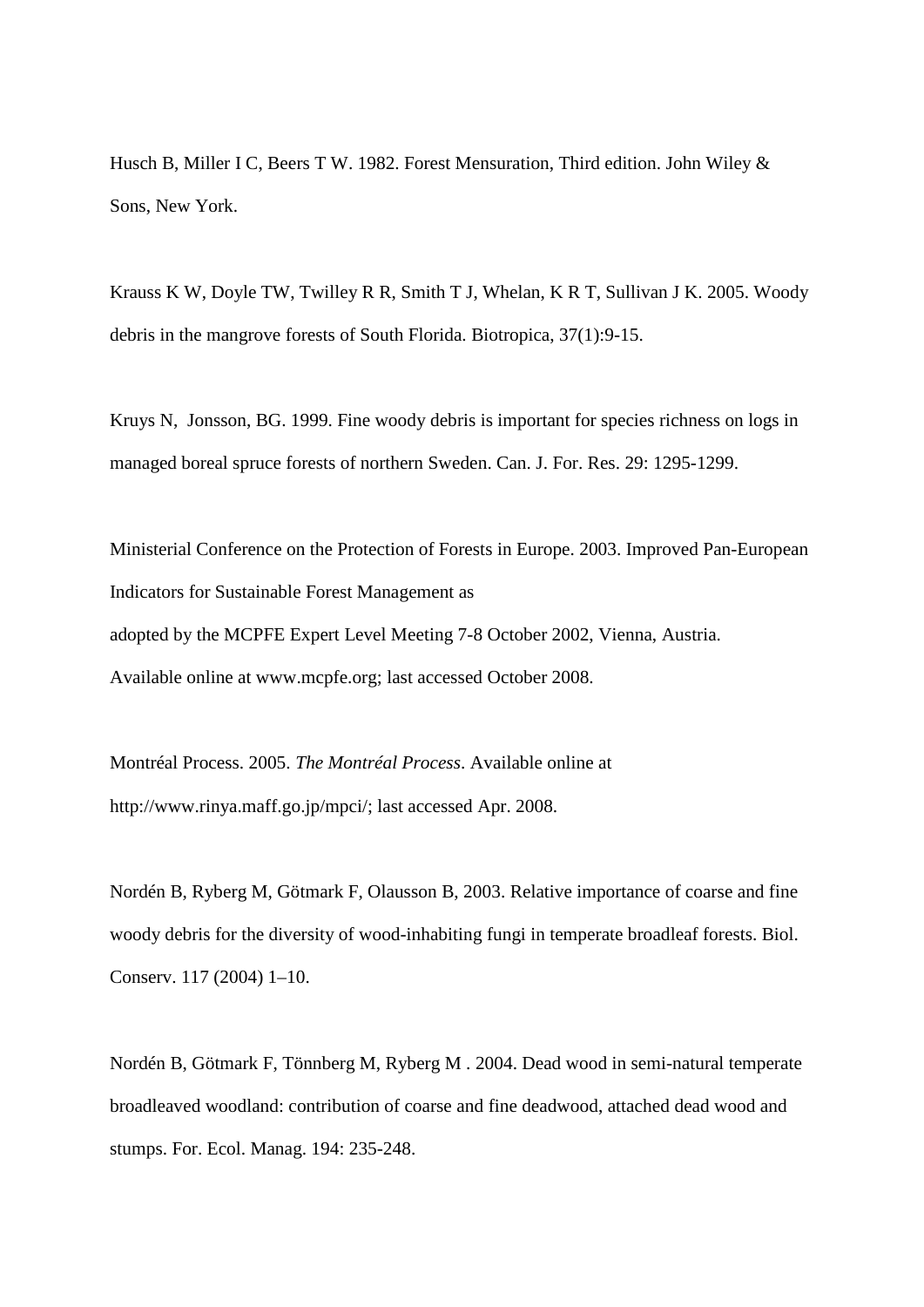Odor P, Heilmann-Clausen J, Christensen M, Aude E, Van Dort KW, Piltaver A, Siller I, Veerkamp MT, Walleyn R, Standovar T, Van Hees AFM,Penman J, Gytarsky M, Hiraishi T, Krug T, Kruger D, Pipatti R, Buendia L,

Miwa K, Ngara T, Tanabe K, Wagner F,Editors. 2003. Good Practice Guidance for Land Use, Land-Use Change and Forestry. Published by the Institute for Global Environmental Strategies for the Intergovernmental Panel on Climate Change, IPCC National Greenhouse Gas Inventories Programme. Available online at www.ipcc. nggip.iges.or.jp/public/gpglulucf/gpglulucf.htm; last accessed November 2008.

Passovoy D M Fulé PZ 2006. Snag and woodydebris dynamics following severe wildfires in northern Arizona ponderosa pine forests. For. Ecol. Manag. 223(1-3):237-246.

Riksskogstaxeringen, 2010. Fältinstruktion 2010, Riksinventeringen av skog. [Field manual 2010, National forest inventory] SLU, Dept of Forest Resource Management, 901 83 Umeå, Sweden.

Rondeux J, Sanchez C. 2010. Review of indicators and field methods for monitoring diversity within national forest inventories. Core variable: Deadwood. Environ. Monit. Assess. 164:617-630. DOI 10.1007/s10661-009-0917-6

Rondeux J, Bertini R, Bastrup-Birk A, Corona P, Latte N, McRoberts RE, Ståhl G, Winter S, Chirici G. 2012. Assessing deadwood using harmonized national forest inventory data. For. Sci. 58: 269-283.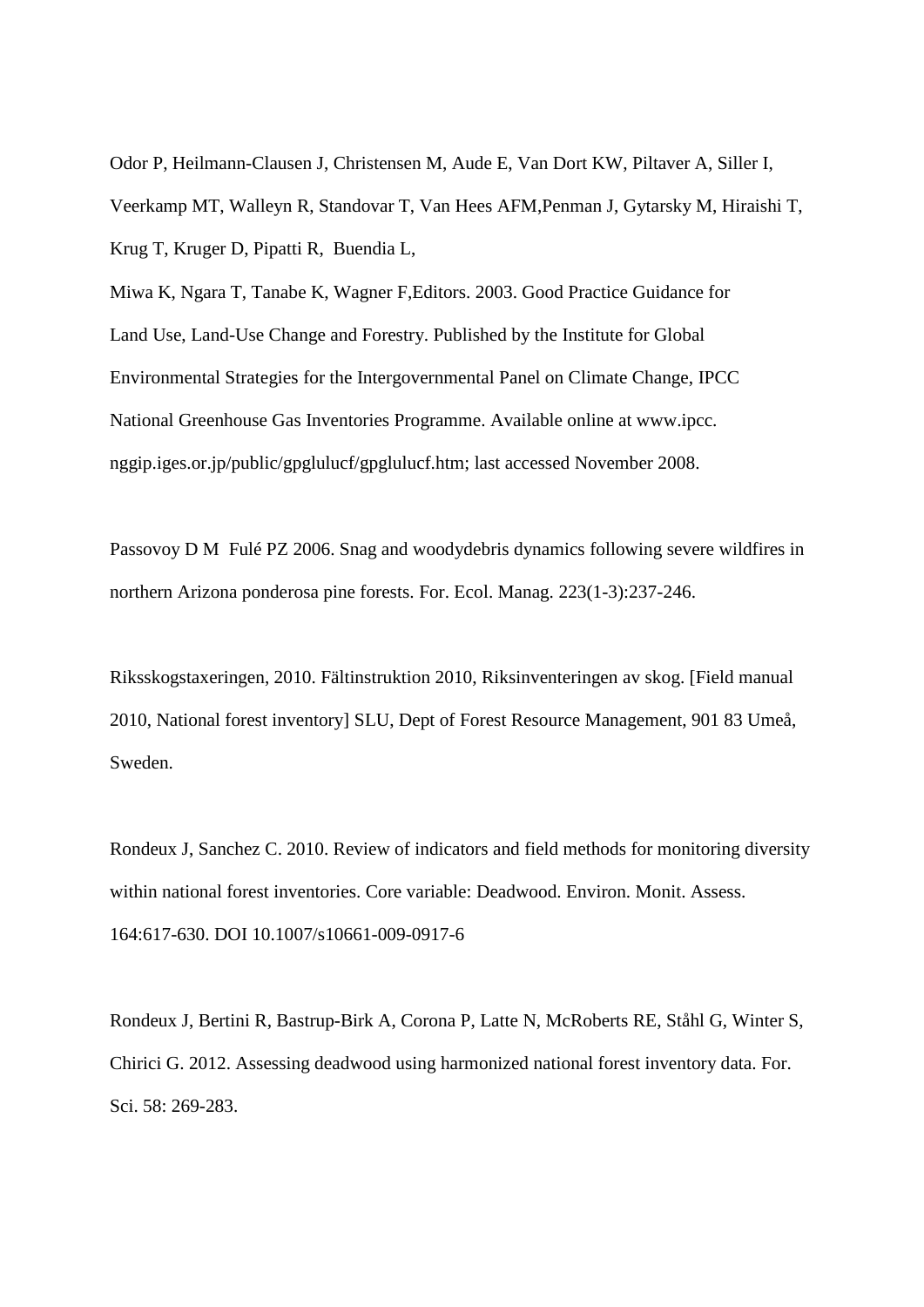Samuelsson J, Gustafsson L, Ingelög T. 1994. Dying and dead trees. A review of their importance for biodiversity. Swedish Threatened Species Unit, Uppsala.

Sippola A, Renvall P. 1999. Wood decomposing fungi and seed-tree cutting: a 40 year perspective. For. Ecol. Manag*.* 115 (2-3): 183-201.

Ståhl G, Cienciala E, Chirici G, Lanz A, Vidal C, Winter S, Mc Roberts RE, Rondeux J, Schadauer K, Tomppo E. 2012. Bridging national and reference definitions for harmonised provision of forest statistics. For. Sci.

Ståhl G, Dolloff CA. 2012. Coarse woody debris. In: El-Shaarawi, A.H, Piegorsch, W.W. Editors. Encyclopedia of Environmetrics  $2^{nd}$  edition. John Wiley & Sons. ISBN 978-0-470-97388-2. (80)

Tomppo E, Gschwantner T, Lawrence M, McRoberts RE. Editors. 2010. National Forest Inventories. Pathways for common reporting. Springer, Heidelberg. 607 pp. ISBN 978-90- 581-3232-4.

Winter S, Chirici G, McRoberts RE, Hauk E, Tomppo E. Possibilties for harmonizing forest inventory data for use in forest biodiversity assessments. Forestry 81(1):33-44. Doi10.1093/forestry/cpm042

Woodall CW, Verkerk H, Rondeux J, Ståhl G. 2009. Who's counting dead wood ? *EFI News* 2/2009 :12-13.